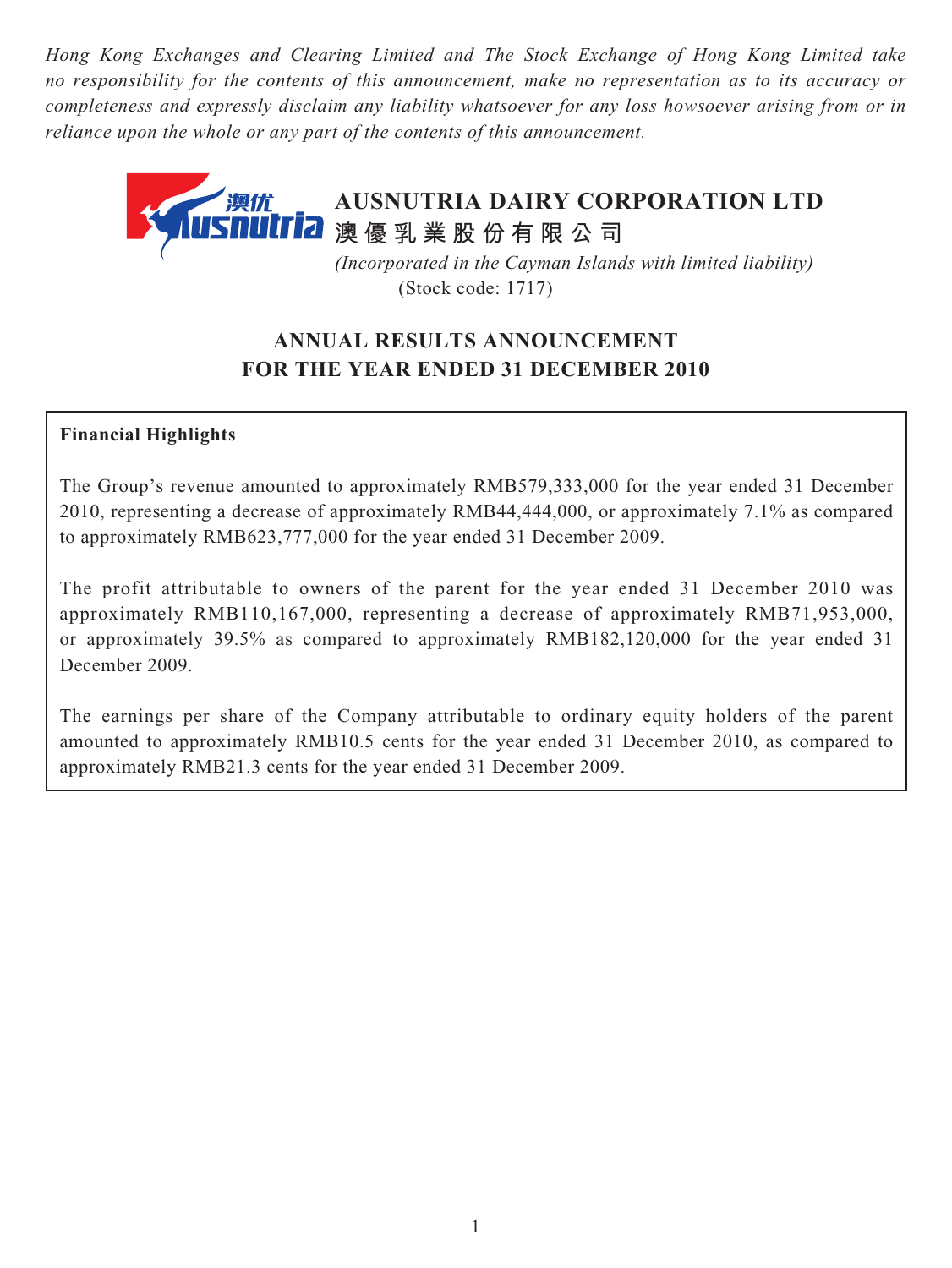The board of directors (the "Board") of Ausnutria Dairy Corporation Ltd (the "Company") is pleased to announce the audited consolidated results of the Company and its subsidiaries (the "Group") for the year ended 31 December 2010 together with the comparative figures for the corresponding year in 2009 as follows:

### **CONSOLIDATED STATEMENT OF COMPREHENSIVE INCOME Year ended 31 December 2010**

|                                                       | <b>Notes</b> | 2010<br><b>RMB'000</b> | 2009<br><b>RMB'000</b> |
|-------------------------------------------------------|--------------|------------------------|------------------------|
| <b>REVENUE</b>                                        | 5            | 579,333                | 623,777                |
| Cost of sales                                         |              | (261,789)              | (315, 530)             |
| Gross profit                                          |              | 317,544                | 308,247                |
| Other income and gains                                | 5            | 21,520                 | 6,898                  |
| Selling and distribution costs                        |              | (174, 449)             | (91, 947)              |
| Administrative expenses                               |              | (21, 584)              | (10, 565)              |
| Other expenses                                        |              | (20, 367)              | (41)                   |
| Finance costs                                         | 6            | (1,369)                | (4,184)                |
| Share of losses of associates                         |              | (104)                  |                        |
| <b>PROFIT BEFORE TAX</b>                              | 7            | 121,191                | 208,408                |
| Income tax expense                                    | 8            | (11, 024)              | (26, 288)              |
| <b>PROFIT FOR THE YEAR</b>                            |              | 110,167                | 182,120                |
| Other comprehensive income:                           |              |                        |                        |
| Exchange difference on translating foreign operations |              | 138                    | (210)                  |
| <b>TOTAL COMPREHENSIVE INCOME</b>                     |              |                        |                        |
| <b>FOR THE YEAR</b>                                   |              | 110,305                | 181,910                |
| Profit attributable to:                               |              |                        |                        |
| Owners of the parent                                  |              | 110,167                | 182,120                |
| Total comprehensive income attributable to:           |              |                        |                        |
| Owners of the parent                                  |              | 110,305                | 181,910                |
| <b>EARNINGS PER SHARE ATTRIBUTABLE</b>                |              |                        |                        |
| TO ORDINARY EQUITY HOLDERS<br><b>OF THE PARENT</b>    |              |                        |                        |
| - basic and diluted (RMB)                             | 10           | 10.5 cents             | $21.3$ cents           |

Details of the dividends payable and proposed for the year are disclosed in note 9.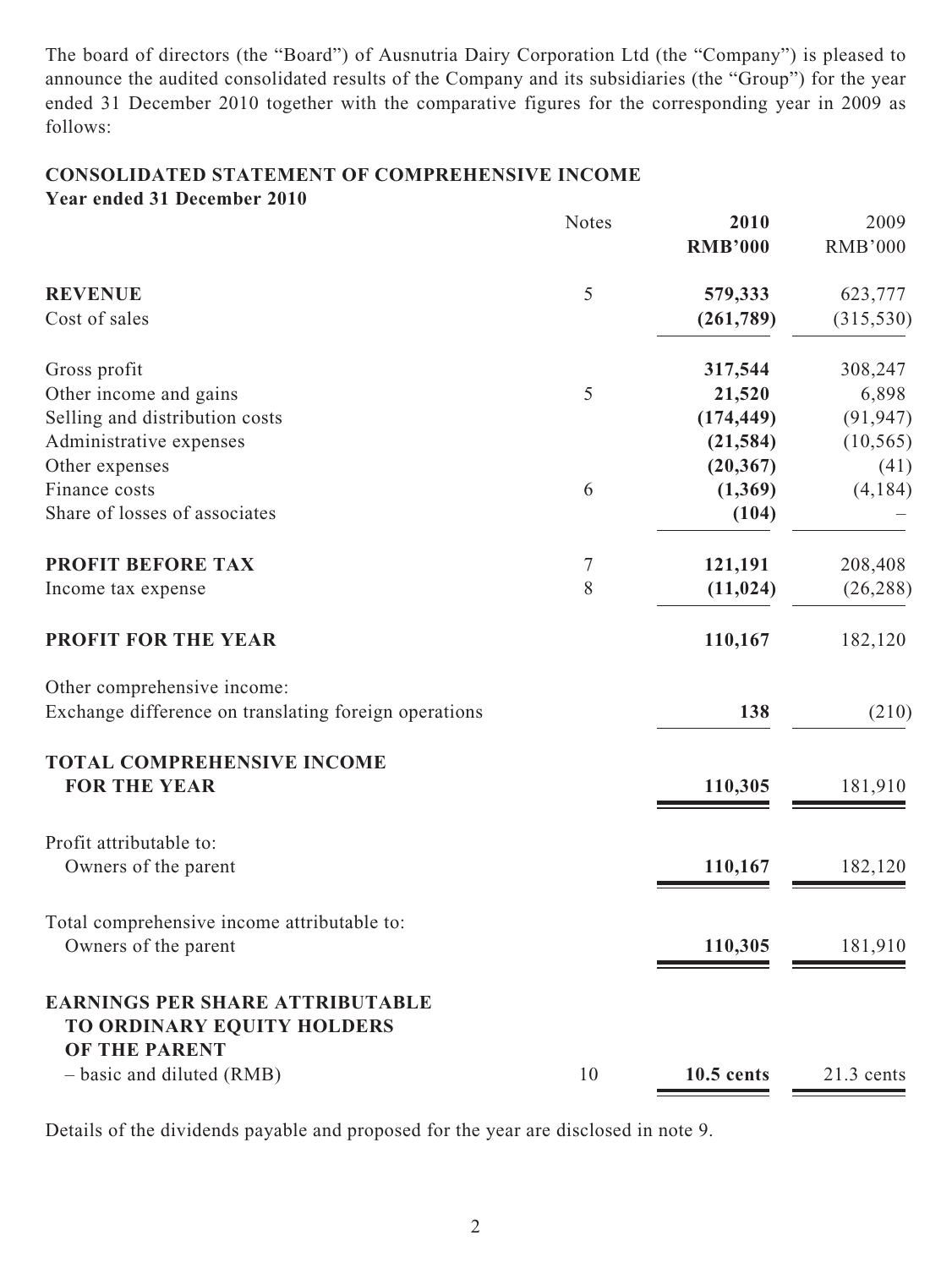# **CONSOLIDATED STATEMENT OF FINANCIAL POSITION**

**At 31 December 2010**

|                                                 | <b>Notes</b> | 2010           | 2009           |
|-------------------------------------------------|--------------|----------------|----------------|
|                                                 |              | <b>RMB'000</b> | <b>RMB'000</b> |
| <b>NON-CURRENT ASSETS</b>                       |              |                |                |
| Property, plant and equipment                   |              | 38,161         | 26,934         |
| Lease prepayments for land use rights           |              | 2,256          | 2,313          |
| Intangible assets                               |              | 1,855          | 326            |
| Deferred tax assets                             |              | 4,017          |                |
| Investments in associates                       |              | 2,611          |                |
| Long-term prepayments                           |              | 23,108         |                |
| Total non-current assets                        |              | 72,008         | 29,573         |
| <b>CURRENT ASSETS</b>                           |              |                |                |
| Inventories                                     |              | 76,963         | 44,787         |
| Trade and bills receivables                     | 11           | 120,963        | 18,047         |
| Prepayments, deposits and other receivables     |              | 80,734         | 68,808         |
| Held-to-maturity investments                    |              | 200,000        |                |
| Tax recoverable                                 |              | 14,973         |                |
| Cash and cash equivalents                       |              | 638,984        | 1,465,887      |
|                                                 |              |                |                |
| Total current assets                            |              | 1,132,617      | 1,597,529      |
| <b>CURRENT LIABILITIES</b>                      |              |                |                |
| Trade payables                                  | 12           | 8,784          | 25,358         |
| Other payables and accruals                     |              | 60,169         | 164,620        |
| Interest-bearing bank loans                     |              |                | 350,000        |
| Tax payable                                     |              |                | 6,551          |
| Total current liabilities and total liabilities |              | 68,953         | 546,529        |
| <b>NET CURRENT ASSETS</b>                       |              | 1,063,664      | 1,051,000      |
| TOTAL ASSETS LESS CURRENT LIABILITIES           |              | 1,135,672      | 1,080,573      |
| <b>NET ASSETS</b>                               |              | 1,135,672      | 1,080,573      |
| <b>EQUITY</b>                                   |              |                |                |
| Equity attributable to the owners               |              |                |                |
| of the parent and total equity                  |              |                |                |
| Issued capital                                  | 13           | 92,066         | 92,066         |
| Share premium                                   | 14           | 649,167        | 675,843        |
| Proposed final dividend                         | 9            | 26,676         | 55,206         |
| Other reserves                                  | 14           | 367,763        | 257,458        |
| Total equity                                    |              | 1,135,672      | 1,080,573      |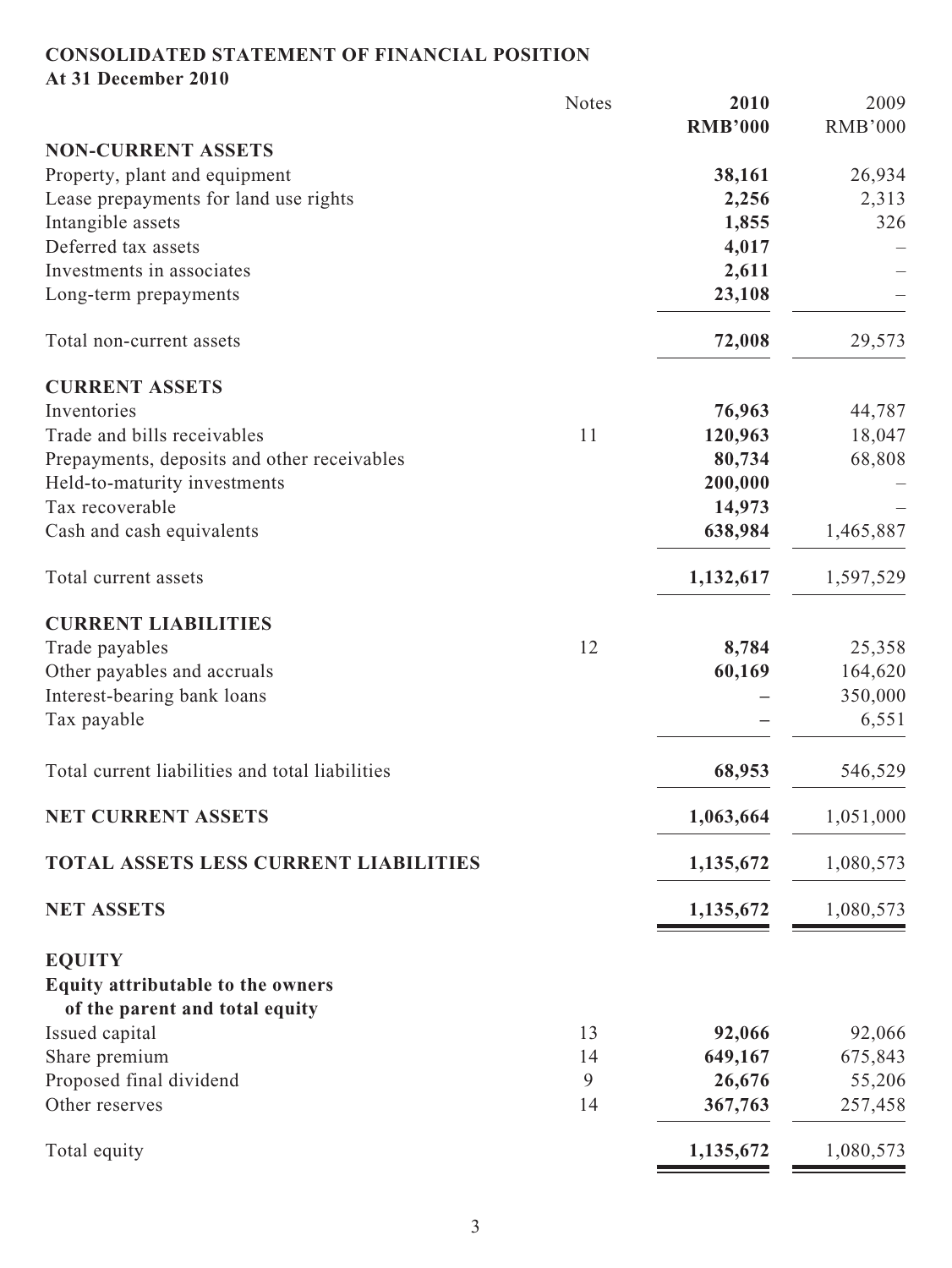Notes:

#### **1. CORPORATE INFORMATION AND THE REORGANISATION**

The Company was incorporated as an exempted company with limited liability in the Cayman Islands on 8 June 2009. The authorised share capital of the Company was HK\$150,000,000 divided into 1,500,000,000 shares of HK\$0.1 each. The registered office of the Company was originally located at Room 305, 3rd Floor, Arion Commercial Centre, 2-12 Queen's Road West, Hong Kong. The registered office of the Company was subsequently changed to Room 2101, Beautiful Group Tower, 77 Connaught Road Central, Central, Hong Kong in January 2010. The ordinary shares of the Company were listed on the main board of the Stock Exchange of Hong Kong Limited (the "Stock Exchange") on 8 October 2009.

The Company acts as an investment holding company of the Group. The Group is principally engaged in the production, marketing and distribution of high-end and premium paediatric nutrition products in the People's Republic of China (the "PRC").

#### **2. BASIS OF PRESENTATION**

These financial statements have been prepared in accordance with International Financial Reporting Standards ("IFRSs") (which include all International Financial Reporting Standards, International Accounting Standards ("IASs") and Interpretations) issued by the International Accounting Standards Board (the "IASB"), and the disclosure requirements of Hong Kong Companies Ordinance. They have been prepared under the historical cost convention. These financial statements are presented in Renminbi ("RMB") and all values are rounded to the nearest thousand (RMB'000) except when otherwise indicated.

#### **Basis of consolidation**

#### *Basis of consolidation from 1 January 2010*

The consolidated financial statements include the financial statements of the Company and its subsidiaries (collectively referred to as the "Group") for the year ended 31 December 2010. The financial statements of the subsidiaries are prepared for the same reporting period as the Company, using consistent accounting policies. The results of subsidiaries are consolidated from the date of acquisition, being the date on which the Group obtains control, and continue to be consolidated until the date that such control ceases. All intra-group balances, transactions, unrealised gains and losses resulting from intra-group transactions and dividends are eliminated on consolidation in full.

Losses within a subsidiary are attributed to the non-controlling interest even if that results in a deficit balance.

A change in the ownership interest of a subsidiary, without a loss of control, is accounted for as an equity transaction. If the Group loses control over a subsidiary, it derecognises (i) the assets (including goodwill) and liabilities of the subsidiary, (ii) the carrying amount of any non-controlling interest and (iii) the cumulative translation differences recorded in equity; and recognises (i) the fair value of the consideration received, (ii) the fair value of any investment retained and (iii) any resulting surplus or deficit in profit or loss. The Group's share of components previously recognised in other comprehensive income is reclassified to profit or loss or retained profits, as appropriate.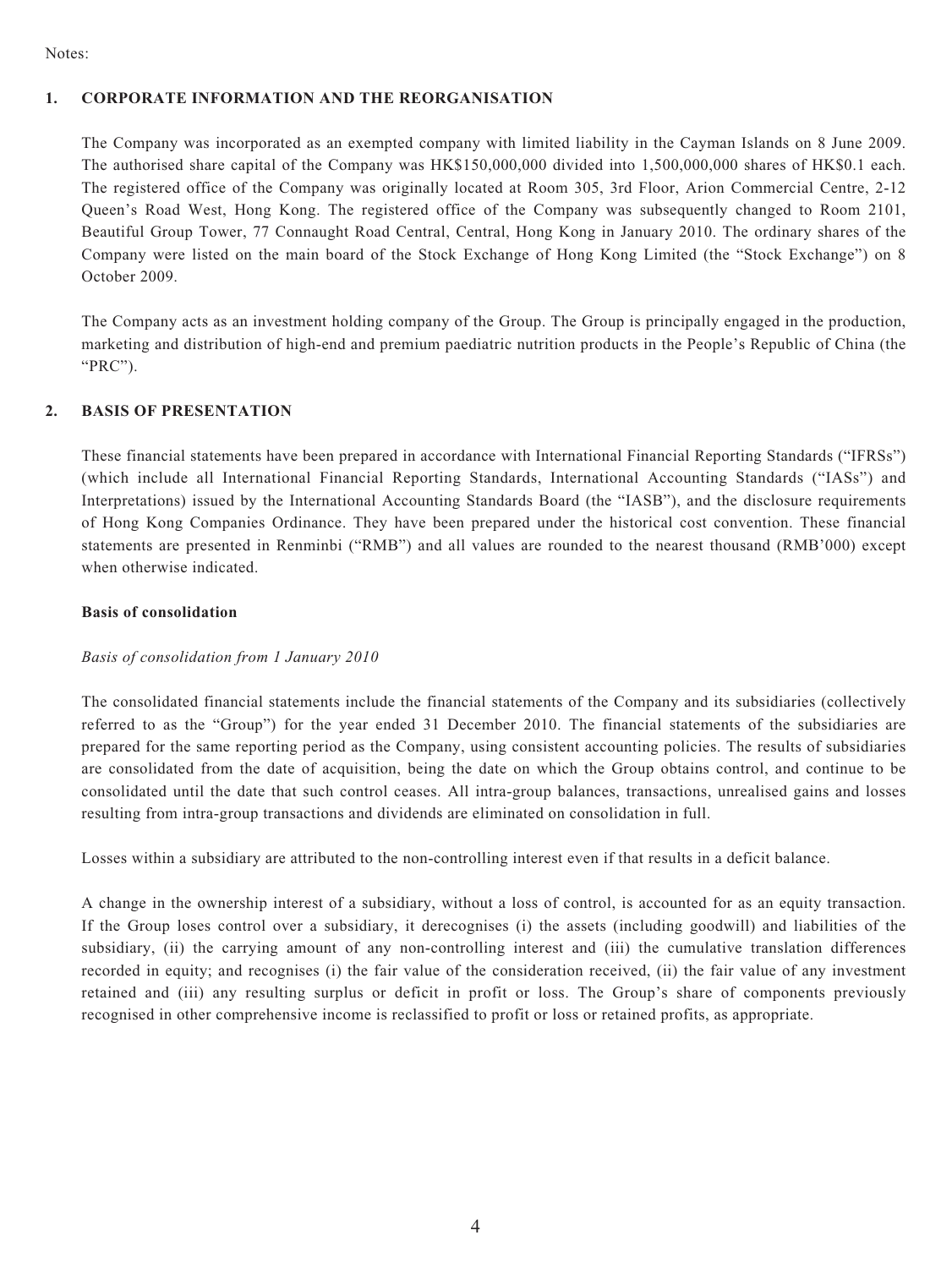#### *Basis of consolidation prior to 1 January 2010*

Certain of the above-mentioned requirements have been applied on a prospective basis. The following differences, however, are carried forward in certain instances from the previous basis of consolidation:

- Losses incurred by the Group were attributed to the non-controlling interest until the balance was reduced to nil. Any further excess losses were attributable to the parent, unless the non-controlling interest had a binding obligation to cover these. Losses prior to 1 January 2010 were not reallocated between non-controlling interest and the parent shareholders.
- Upon loss of control, the Group accounted for the investment retained at its proportionate share of net asset value at the date control was lost. The carrying amount of such investment at 1 January 2010 has not been restated.

#### **3. CHANGES IN ACCOUNTING POLICY AND DISCLOSURES**

The Group has adopted the following new and revised IFRSs for the first time for the financial statements for the year ended 31 December 2010.

| IFRS 1 (Revised)         | First-time Adoption of International Financial Reporting Standards                                                                            |
|--------------------------|-----------------------------------------------------------------------------------------------------------------------------------------------|
| <b>IFRS 1 Amendments</b> | Amendments to IFRS 1 First-time Adoption of International Financial Reporting Standards                                                       |
|                          | - Additional Exemptions for First-time Adopters                                                                                               |
| <b>IFRS 2 Amendments</b> | Amendments to IFRS 2: Share-based Payment – Group Cash-settled Share-based Payment<br><b>Transactions</b>                                     |
| IFRS 3 (Revised)         | <b>Business Combinations</b>                                                                                                                  |
| Amendments to IFRS 5     | Amendments to IFRS 5: Non-current Assets Held for Sale and Discontinued Operations<br>- Plan to Sell the Controlling Interest in a Subsidiary |
| IAS 27 (Revised)         | <b>Consolidated and Separate Financial Statements</b>                                                                                         |
| IAS 39 Amendment         | Amendment to IAS 39 Financial Instruments: Recognition and Measurement<br>- Eligible Hedged Items                                             |
| <b>IFRIC 17</b>          | Distribution of Non-cash Assets to Owners                                                                                                     |
| <b>IFRIC 18</b>          | Transfer of Assets from Customers                                                                                                             |
|                          |                                                                                                                                               |

Apart from the above, the Group has adopted the following Improvements to IFRSs issued by IASB in April 2009 for the first time in current period: amendments to IFRS 2, IAS 36, IFRIC 9, IFRIC 16, IFRS 5, IFRS 8, IAS 1, IAS 7, IAS 17, IAS 38 and IAS 39.

The adoption of these new and revised IFRSs has had no significant financial effect on the consolidated financial statements and there have been no significant changes to the accounting policies applied in the consolidated financial statements.

#### **4. SEGMENT INFORMATION**

For management purposes, the Group has a single operating and reportable segment-the production, marketing and distribution of high-end and premium paediatric nutrition products in the PRC (including Hong Kong and Macau). All of the Group's revenue from external customers and operating profit are generated from this single segment. During the year, all of the Group's non-current assets were located in the PRC. None of the Group's sales to a single external customer amounted to 10% or more of the Group's revenue during the year (2009: None).

#### **5. REVENUE, OTHER INCOME AND GAINS**

Revenue represents the net invoiced value of goods sold, after deduction of allowances for returns and trade discounts.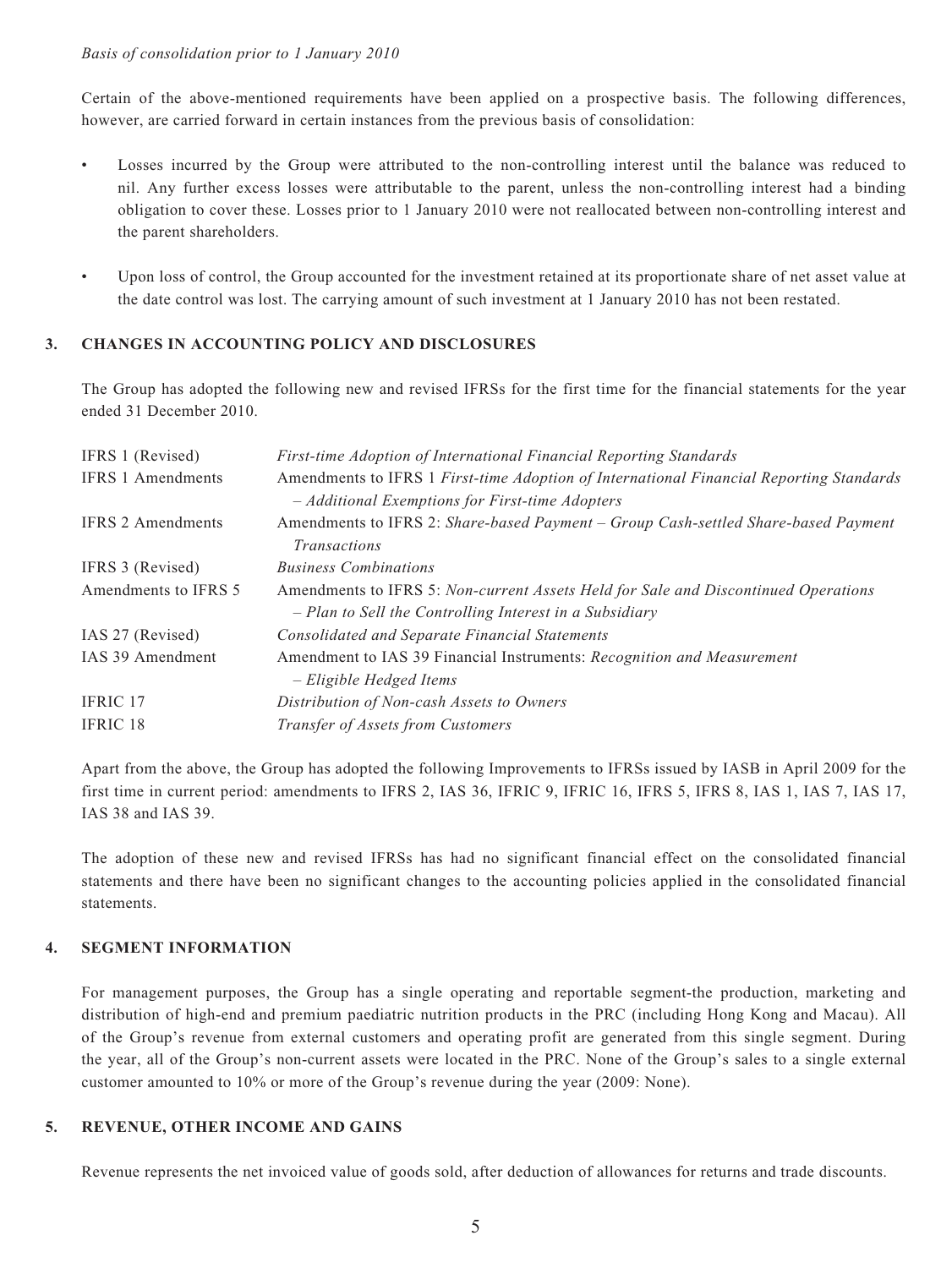An analysis of the Group's revenue, other income and gains is as follows:

|                                                            | 2010           | 2009           |
|------------------------------------------------------------|----------------|----------------|
|                                                            | <b>RMB'000</b> | <b>RMB'000</b> |
| Revenue                                                    |                |                |
| Sale of goods                                              | 579,333        | 623,777        |
| Other income and gains                                     |                |                |
| Interest income                                            | 3,892          | 4,194          |
| Interest income on held-to-maturity investments            | 9,038          |                |
| Government grants                                          | 4,668          |                |
| Others                                                     | 3,922          | 2,704          |
| Total other income and gains                               | 21,520         | 6,898          |
| <b>FINANCE COSTS</b><br>6.                                 |                |                |
|                                                            | 2010           | 2009           |
|                                                            | <b>RMB'000</b> | <b>RMB'000</b> |
| Interest on a bank loan wholly repayable within five years | 1,369          | 4,184          |
| 7.<br>PROFIT BEFORE TAX                                    |                |                |

The Group's profit before tax is arrived at after charging:

|                                                       | 2010           | 2009           |
|-------------------------------------------------------|----------------|----------------|
|                                                       | <b>RMB'000</b> | <b>RMB'000</b> |
| Cost of inventories sold                              | 261,789        | 315,530        |
| Depreciation                                          | 2,979          | 2,254          |
| Amortisation of lease prepayments for land use rights | 57             | 57             |
| Amortisation of intangible assets                     | 118            | 67             |
| Minimum lease payments under operating leases:        |                |                |
| Land and buildings                                    | 402            | 420            |
| Loss on disposal of property, plant and equipment     |                | 23             |
| Write-off of trade receivables                        | 4,956          |                |
| Auditors' remuneration                                | 1,350          | 900            |
| Advertising and promotion expenses                    | 134,514        | 65,908         |
| Employee benefit expenses                             |                |                |
| (including directors' emoluments):                    |                |                |
| Wages, salaries and staff welfare                     | 29,784         | 13,306         |
| Retirement benefit contributions                      | 1,349          | 923            |
|                                                       | 31,133         | 14,229         |
| Foreign exchange difference, net                      | 15,355         | 18             |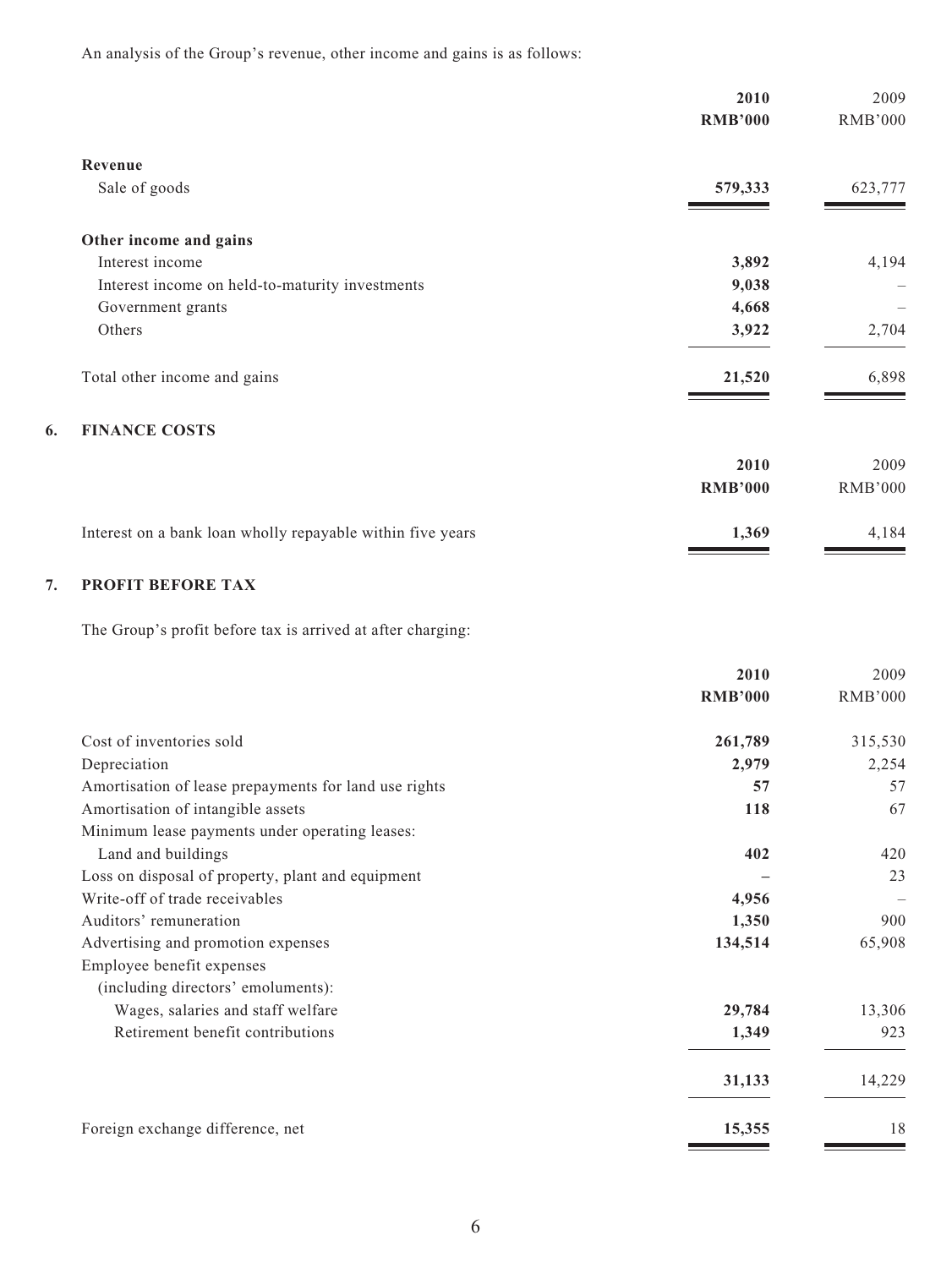#### **8. INCOME TAX**

Hong Kong profits tax has been provided at the rate of 16.5% on the estimated assessable profits arising in Hong Kong during the year. Taxes on profits assessable elsewhere have been calculated at the rates of tax prevailing in the jurisdictions in which the Group operates.

The Company's subsidiary, Ausnutria Dairy (China) Co., Ltd. ("Ausnutria China"), was subject to enterprise income tax ("EIT") at the statutory tax rate of 12.5% (2009: 25%) during the year under the current PRC income tax laws.

Pursuant to the then effective relevant PRC income tax laws and regulations, newly established foreign-invested enterprises that were engaged in manufacturing activities with an operation period over 10 years were eligible to apply for a two-year EIT exemption followed by a three-year 50% EIT rate reduction holiday from the first profit-making year. In accordance with the approval from the relevant tax authority in 2004, Ausnutria China was granted an EIT exemption for the two years ended 31 December 2005, and a preferential EIT rate of 15% for the two years ended 31 December 2007 and a preferential EIT rate of 12.5% for the year ended 31 December 2008. Pursuant to an approval from relevant tax authority in March 2010, the first profit-making year of Ausnutria China was revised to the year ended 31 December 2006 and therefore, Ausnutria China was granted the EIT exemption for the two years ended 31 December 2007 and a preferential EIT rate of 12.5% for the three years ended 31 December 2010. Meanwhile, Ausnutria China was also granted an income tax credit of RMB5,692,000 by state tax bureau to offset the income tax payable of 2010.

|                     | 2010           | 2009           |
|---------------------|----------------|----------------|
|                     | <b>RMB'000</b> | <b>RMB'000</b> |
| Current income tax  |                |                |
| Current – Hong Kong |                | 424            |
| $Current - PRC$     | 15,041         | 25,864         |
| Deferred income tax | (4, 017)       |                |
|                     | 11,024         | 26,288         |
|                     |                |                |

A reconciliation of tax expense applicable to profit before tax at the statutory rates for the jurisdictions in which the Group and the majority of its subsidiaries are domiciled to tax expense at the effective tax rates, and a reconciliation of the statutory rates to the effective tax rates, are as follows:

#### **Group – 2010**

|                                                 | <b>Hong Kong</b><br><b>RMB'000</b> | $\frac{0}{0}$            | <b>PRC</b><br><b>RMB'000</b> | $\frac{0}{0}$ | <b>Total</b><br><b>RMB'000</b> | $\frac{0}{0}$ |
|-------------------------------------------------|------------------------------------|--------------------------|------------------------------|---------------|--------------------------------|---------------|
| Profit/(loss) before tax                        | (2,923)                            |                          | 124,114                      |               | 121,191                        |               |
| Income tax at the statutory income tax rate     | (482)                              | 16.5                     | 31,029                       | 25.0          | 30,547                         | 25.2          |
| Tax effects on preferential tax rates           |                                    | $\overline{\phantom{m}}$ | (15,514)                     | (12.5)        | (15,514)                       | (12.8)        |
| Tax credit received                             |                                    |                          | (5,692)                      | (4.6)         | (5,692)                        | (4.7)         |
| Non-deductible items and others, net            |                                    | -                        | 1,871                        | 1.5           | 1,871                          | 1.5           |
| Adjustments to deferred tax assets with respect |                                    |                          |                              |               |                                |               |
| to the change in the applicable tax rate        |                                    |                          | (670)                        | (0.5)         | (670)                          | (0.6)         |
| Tax losses not recognised                       | 482                                | (16.5)                   |                              |               | 482                            | 0.4           |
| Tax charged at the Group's effective rate       |                                    |                          | 11,024                       | 8.9           | 11,024                         | 9.0           |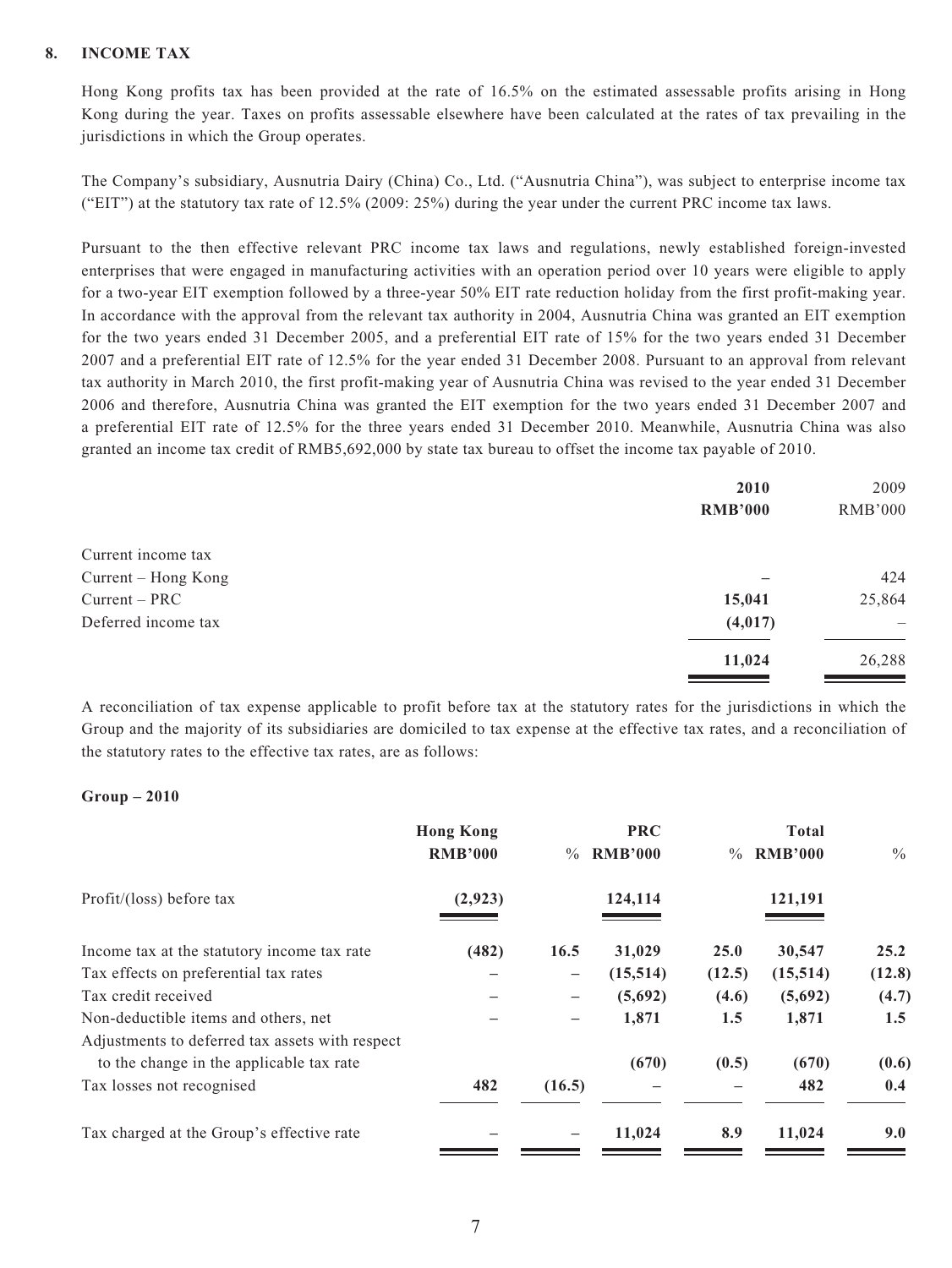**Group – 2009**

|    |                                                                     | Hong Kong<br><b>RMB'000</b> | $\frac{0}{0}$                   | PRC<br><b>RMB'000</b> | $\frac{0}{0}$  | Total<br><b>RMB'000</b> | $\frac{0}{0}$  |
|----|---------------------------------------------------------------------|-----------------------------|---------------------------------|-----------------------|----------------|-------------------------|----------------|
|    | Profit before tax                                                   | 2,568                       |                                 | 205,840               |                | 208,408                 |                |
|    | Income tax at the statutory income tax rate                         | 424                         | 16.5                            | 51,460                | 25.0           | 51,884                  | 24.9           |
|    | Tax effects on preferential tax rates                               |                             | $\overbrace{\phantom{1232211}}$ | (25,730)              | (12.5)         | (25,730)                | (12.3)         |
|    | Non-deductible items and others, net                                |                             |                                 | 134                   | 0.1            | 134                     |                |
|    | Tax charged at the Group's effective rate                           | 424                         | 16.5                            | 25,864                | 12.6           | 26,288                  | 12.6           |
| 9. | <b>DIVIDENDS</b>                                                    |                             |                                 |                       |                |                         |                |
|    |                                                                     |                             |                                 |                       |                | 2010                    | 2009           |
|    |                                                                     |                             |                                 |                       | <b>RMB'000</b> |                         | <b>RMB'000</b> |
|    | Proposed final – HK\$3 cents (2009: HK\$6 cents) per ordinary share |                             |                                 |                       | 26,676         |                         | 55,206         |

The proposed final dividend for the year is subject to the approval of the Company's shareholders at the forthcoming annual general meeting.

#### **10. EARNINGS PER SHARE ATTRIBUTABLE TO ORDINARY EQUITY HOLDERS OF THE PARENT**

The calculation of the basic earnings per share amount is based on the profit for the year attributable to ordinary equity holders of the parent and the weighted average number of ordinary shares of 1,045,000,000 (2009: 856,191,781) in issue during the year.

#### **Earnings**

|                                                               | 2010<br><b>RMB'000</b> | 2009<br>RMB'000 |
|---------------------------------------------------------------|------------------------|-----------------|
| Profit attributable to ordinary equity holders of the parent, |                        |                 |
| used in the basic earnings per share calculation              | 110,167                | 182,120         |
| <b>Shares</b>                                                 |                        |                 |
|                                                               | 2010                   | 2009            |
| Weighted average number of ordinary shares in issue during    |                        |                 |
| the year used in the basic earnings per share calculation     | 1,045,000,000          | 856, 191, 781   |

No adjustment has been made to the basic earnings per share amounts presented for the years ended 31 December 2010 and 2009 in respect of a dilution as the Group had no potentially dilutive ordinary shares in issue during those years.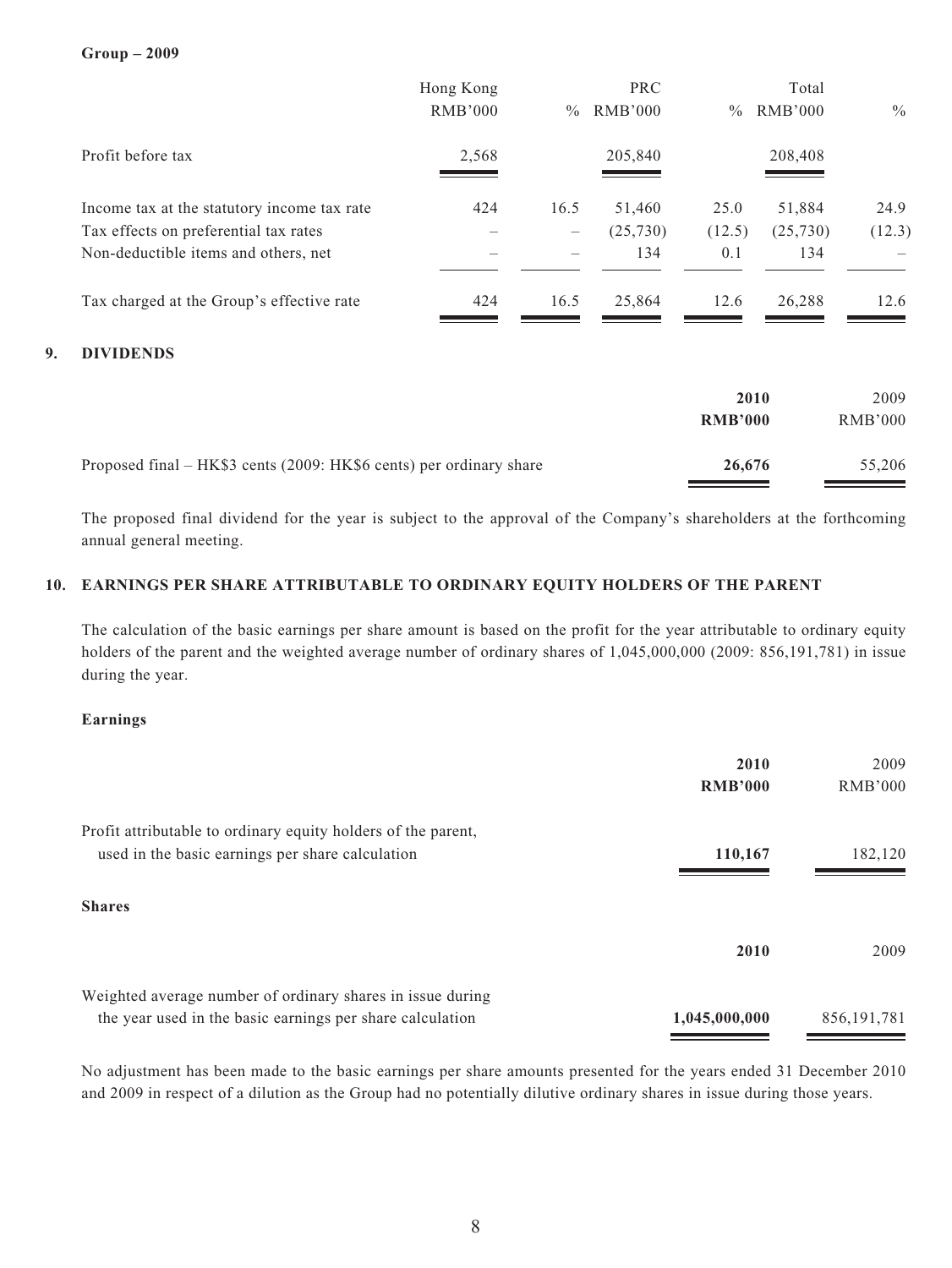#### **11. TRADE AND BILLS RECEIVABLES**

The Group normally allows a credit period of not more than 1 year (2009: 3 months) to certain customers. The Group seeks to maintain strict control over its outstanding receivables. Overdue balances are reviewed regularly by senior management. In view of the aforementioned and the fact that the Group's trade receivables relate to a large number of diversified customers, there is no significant concentration of credit risk. Trade receivables are non-interest-bearing.

An ageing analysis of the trade and bills receivables of the Group as at the end of the reporting period, based on the invoice date, is as follows:

#### **Group**

|                   | 2010<br><b>RMB'000</b> | 2009<br><b>RMB'000</b> |
|-------------------|------------------------|------------------------|
| Within 3 months   | 92,389                 | 14,902                 |
| 3 to 6 months     | 18,290                 | 1,066                  |
| 6 months to1 year | 10,178                 | 2,079                  |
| Over 1 year       | 106                    |                        |
|                   | 120,963                | 18,047                 |
| Less: Impairment  |                        |                        |
| Total             | 120,963                | 18,047                 |

The carrying amounts of the trade and bills receivables approximate to their fair values.

The details of trade and bills receivable are as follows:

|                   | 2010           | 2009                     |
|-------------------|----------------|--------------------------|
|                   | <b>RMB'000</b> | <b>RMB'000</b>           |
| Trade receivables | 89,550         | 18,047                   |
| Bills receivables | 31,413         | $\overline{\phantom{m}}$ |
| Total             | 120,963        | 18,047                   |
|                   |                |                          |

The ageing analysis of the trade receivables that are not considered to be impaired is as follows:

#### **Group**

|                             | 2010<br><b>RMB'000</b> | 2009<br><b>RMB'000</b> |
|-----------------------------|------------------------|------------------------|
| Not past due                | 120,857                | 14,902                 |
| Within 3 months past due    |                        | 1,066                  |
| 3 months to 1 year past due | 106                    | 2,079                  |
| Total                       | 120,963                | 18,047                 |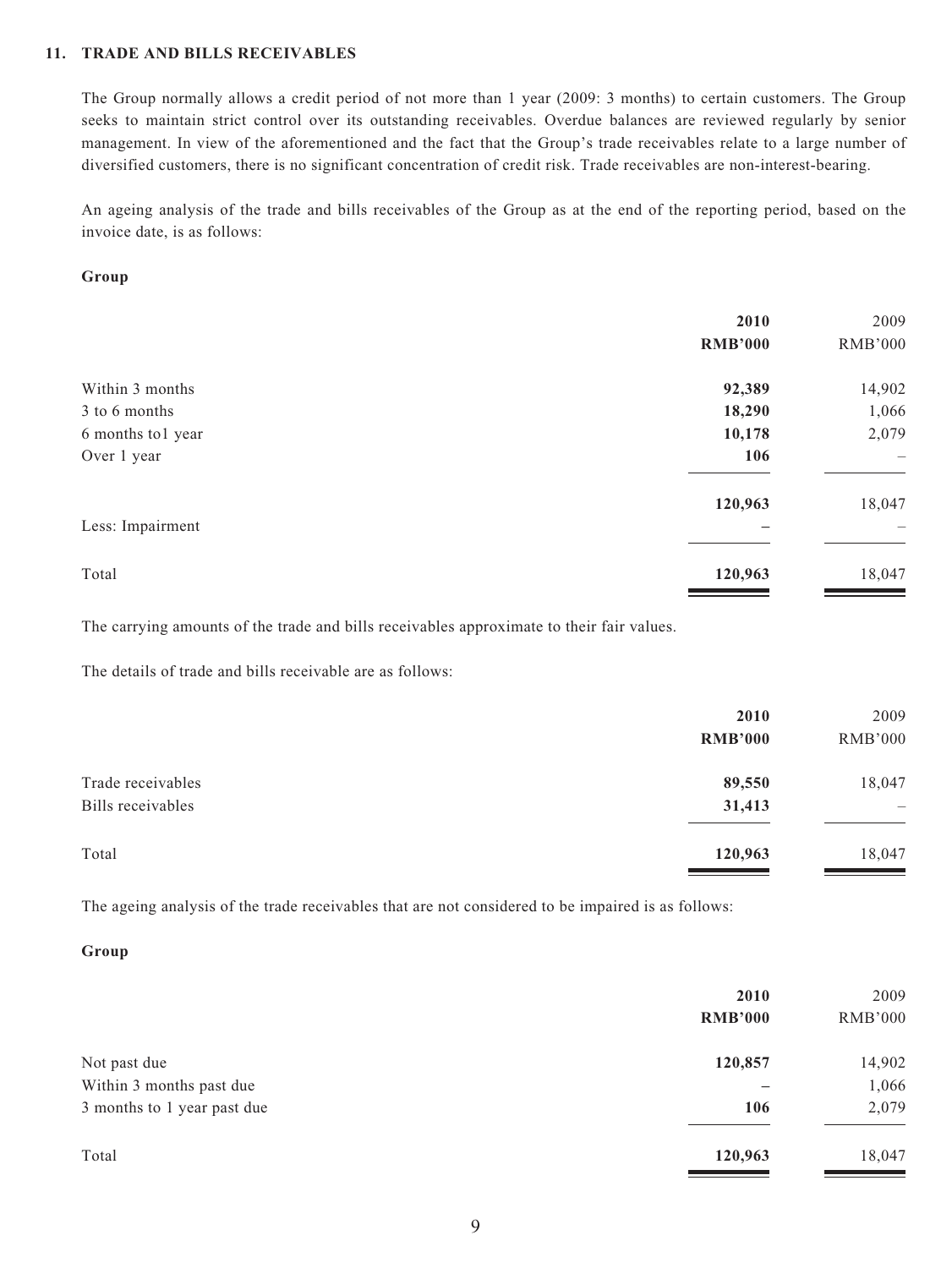Receivables that were neither past due nor impaired relate to a large number of diversified customers for whom there were no recent history of default.

Receivables that were past due but not impaired related to a number of independent customers that have a good track record with the Group. Based on past experience, the directors of the Company are of the opinion that no provision for impairment is necessary in respect of these balances at this stage because there has not been a significant change in the credit quality of the individual debtors and the balances are considered fully recoverable. The Group did not hold any collateral or other credit enhancements over these balances.

#### **12. TRADE PAYABLES**

An ageing analysis of the trade payables of the Group as at the end of the reporting period, based on the invoice date, is as follows:

|                   |                | Group          |  |
|-------------------|----------------|----------------|--|
|                   | 2010           | 2009           |  |
|                   | <b>RMB'000</b> | <b>RMB'000</b> |  |
| Within two months | 7,351          | 24,768         |  |
| Over two months   | 1,433          | 590            |  |
|                   | 8,784          | 25,358         |  |
|                   |                |                |  |

Trade payables are interest-free and are normally settled on a 45-day term.

#### **13. ISSUED CAPITAL**

#### Shares

|                                                                                              | 2010<br><b>RMB'000</b> | 2009<br><b>RMB'000</b> |
|----------------------------------------------------------------------------------------------|------------------------|------------------------|
| Authorised:<br>1,500,000,000 (2009: 1,500,000,000) ordinary shares of HK\$0.1 each           | 132,152                | 132,152                |
| Issued and fully paid<br>1,045,000,000 (2009: 1,045,000,000) ordinary shares of HK\$0.1 each | 92,066                 | 92,066                 |

#### **14. RESERVES**

#### **(a) Group**

#### *(i) Share premium*

In connection with the Company's initial public offering ("IPO") and the over-allotment option as defined in the prospectus of the Company dated 24 September 2009, 245,000,000 new ordinary shares of the Company of HK\$0.1 each were issued at a price of HK\$4.00 per share for a total cash consideration, before related issuance expenses, of HK\$980,000,000 (equivalent to approximately RMB863,399,000). Share premium represents the excess of the total consideration over the nominal value of shares issued pursuant to the IPO and the over-allotment option after deducting the share issue expenses of RMB40.3 million and the reorganisation issue of RMB70.4 million.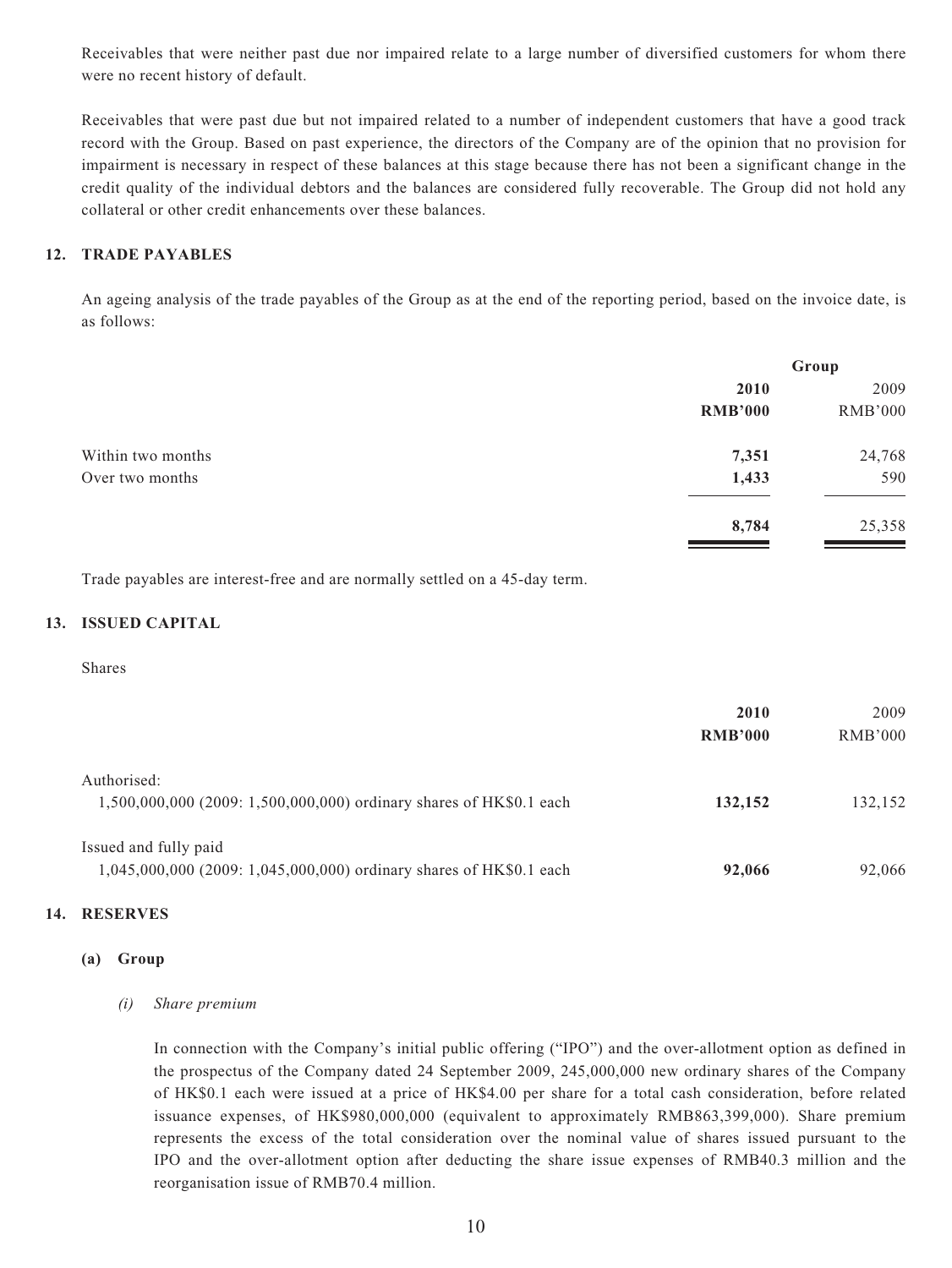Pursuant to a resolution of the board of directors of the Company passed on 22 April 2010, a proposed 2009 final dividend of HK\$62,700,000 (equivalent to RMB55,206,000) was distributed from the share premium account of the Company.

Pursuant to a resolution of the board of directors of the Company passed on 28 March 2011, a proposed 2010 final dividend of HK\$31,350,000 (equivalent to RMB26,675,715) will be distributed from the share premium account of the Company.

*(ii) Capital reserves*

The contribution from the owners represented the capital injection from All Harmony International Limited, Brave Leader Limited and Silver Castle International Limited to the Group in July 2009.

The distribution to the owners represented payables to the then equity holders of Ausnutria China, a subsidiary of the Company, to transfer the legal titles of 75% equity interests in Ausnutria China to the Group pursuant to the Reorganisation (the "Transfer"). Since the 75% equity interests in Ausnutria China were ultimately owned by the then shareholders of the Company both before and after the Transfer, the Transfer was accounted for as a distribution to the owners of the Company. The payables were fully settled by the capital injection above mentioned.

#### *(iii) Statutory Surplus Reserve*

According to the PRC Company Law, each of the PRC subsidiaries of the Group is required to transfer 10% of its respective after-tax profits, calculated in accordance with the PRC accounting standards and regulations, to the statutory surplus reserve until the reserve balance reaches 50% of the registered capital. The statutory surplus reserve can be utilised, upon approval of the relevant authorities, to offset accumulated losses or to increase registered capital of the company, provided that such fund is maintained at a minimum level of 25% of the registered capital afterward.

#### **(b) Company**

| <b>Notes</b> | <b>Share</b><br>premium<br><b>RMB'000</b> | Capital<br>reserve<br><b>RMB'000</b> | Accumulated<br>losses<br><b>RMB'000</b> | <b>Proposed</b><br>final<br>dividend<br><b>RMB'000</b> | <b>Total</b><br><b>RMB'000</b> |
|--------------|-------------------------------------------|--------------------------------------|-----------------------------------------|--------------------------------------------------------|--------------------------------|
|              |                                           |                                      |                                         |                                                        |                                |
|              |                                           |                                      |                                         |                                                        |                                |
|              |                                           |                                      | (409)                                   |                                                        | (409)                          |
|              |                                           | 171,320                              |                                         |                                                        | 171,320                        |
|              | (70, 438)                                 |                                      |                                         |                                                        | (70, 438)                      |
|              | 841,771                                   |                                      |                                         |                                                        | 841,771                        |
|              | (40, 284)                                 |                                      |                                         |                                                        | (40, 284)                      |
| 9            | (55,206)                                  |                                      |                                         | 55,206                                                 |                                |
|              | 675,843                                   | 171,320                              | (409)                                   | 55,206                                                 | 901,960                        |
|              | 675,843                                   | 171,320                              | (409)                                   | 55,206                                                 | 901,960                        |
|              |                                           |                                      |                                         |                                                        |                                |
|              |                                           |                                      |                                         |                                                        | (29, 369)                      |
|              |                                           |                                      |                                         |                                                        | (55,206)                       |
|              |                                           |                                      |                                         |                                                        |                                |
|              | 649,167                                   | 171,320                              | (29, 778)                               | 26,676                                                 | 817,385                        |
|              | 9                                         | (26, 676)                            |                                         | (29, 369)                                              | (55,206)<br>26,676             |

The Company's capital reserve represents the excess of the net asset value of the subsidiaries acquired pursuant to a group reorganisation over the nominal value of the Company's shares issued in exchange therefor.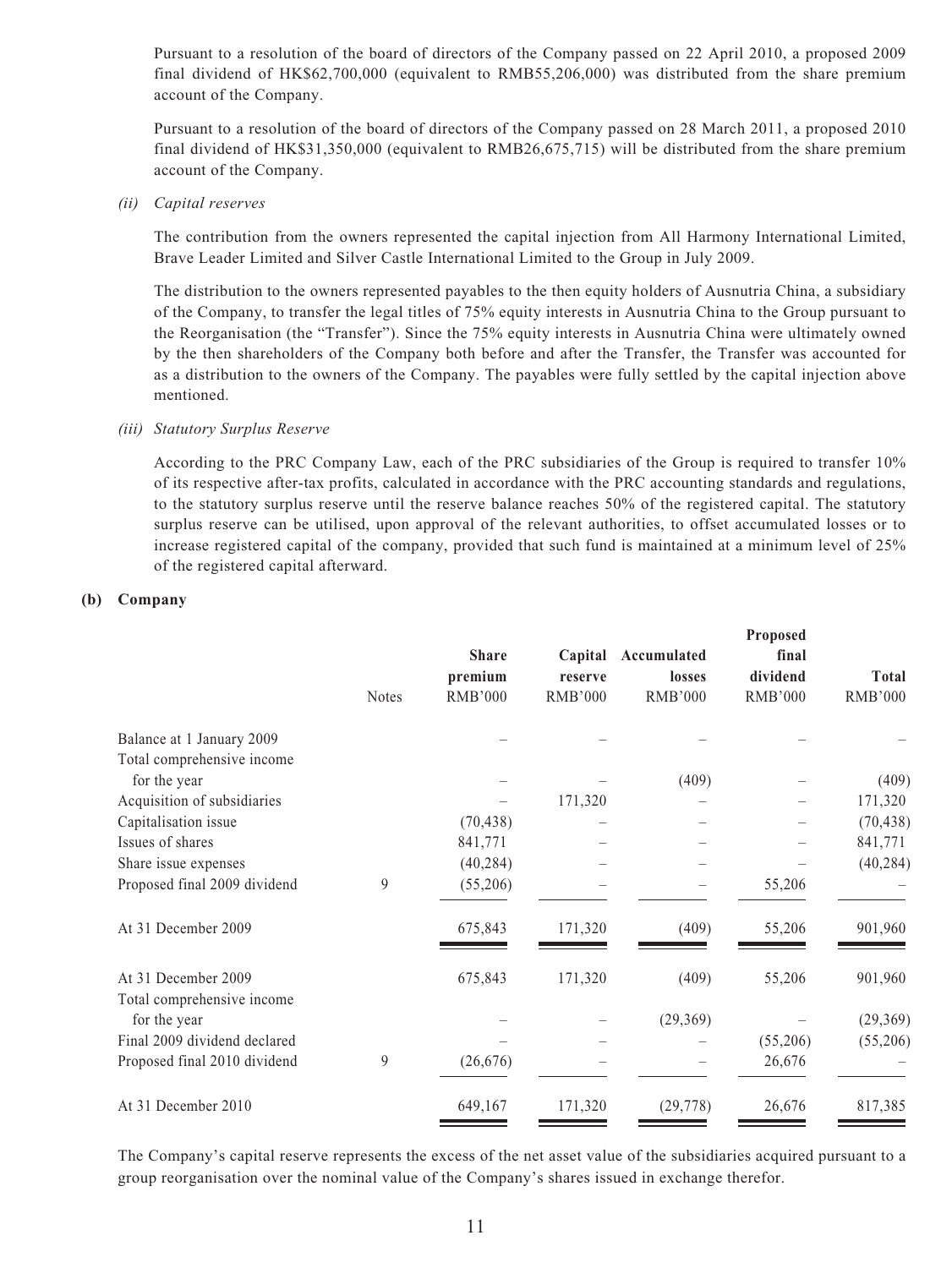#### **MANAGEMENT DISCUSSION AND ANALYSIS**

#### **BUSINESS REVIEW**

The Group recorded a total revenue of approximately RMB 579,333,000 (2009: RMB 623,777,000), representing a decrease of approximately 7.1% over the previous year. The decrease is mainly attributable to the Group's restructuring of its distribution system as well as the active adjustment to the sales and marketing teams in response to the market situation.

Gross profit was approximately RMB317,544,000 (2009: RMB308,247,000), representing an increase of approximately 3.02% over the previous year. The Group's profit attributable to ordinary equity holders of the parent decreased significantly by approximately 39.2% to RMB110,167,000 (2009: RMB181,120,000) and the basic earnings per share was approximately RMB10.5 cents (2009: RMB 21.3 cents), representing a decrease of approximately RMB10.8 cents over the previous year. The directors of the Company (the "Directors") recommend the payment of a final dividend of HK\$3 cents (2009: HK\$6 cents) per ordinary share for the year ended 31 December 2010.

The Group currently has four major product series of paediatric milk formula and other paediatric nutritional supplements. The four major product series are A-choice Series, Best-choice Series, Allnutria Series and Allnutria Organic Series, which are designed to target consumers of high-priced and premiumpriced products.

|                           | For the year ended 31 December |               |                |               |
|---------------------------|--------------------------------|---------------|----------------|---------------|
|                           | 2010                           |               | 2009           |               |
|                           | <b>RMB'000</b>                 | $\frac{6}{6}$ | <b>RMB'000</b> | $\frac{0}{0}$ |
| A-choice Series           | 80,893                         | <b>14.0</b>   | 60,506         | 9.7           |
| <b>Best-choice Series</b> | 186,616                        | 32.2          | 254,501        | 40.8          |
| Allnutria Series          | 230,359                        | 39.8          | 298,165        | 47.8          |
| Allnutria Organic Series  | 77,862                         | 13.4          |                |               |
| Others                    | 3,603                          | 0.6           | 10,604         | 1.7           |
| Total                     | 579,333                        |               | 623,777        |               |
|                           |                                |               |                |               |

The breakdown of the Group's revenue by products for the year ended 31 December 2010 are as follows:

#### **A-choice Series**

The A-choice Series is divided into three stages for infants and toddlers of different ages: for new born infants up to 12 months of age; for infants and toddlers aged from six months to 18 months; and for toddlers aged from 12 months to three years. The formula for the A-choice Series products contains a combination of probiotics which is known for enhancing the development of healthy bacteria and for encouraging nutritional absorption as well as ingredients which are known to assist neurological development of infants and toddlers. The products in the A-choice Series are available in cans and aluminium foil bag packages of different volumes to cater for the different needs of consumers. The A-choice Series products are targeted towards the high-priced paediatric milk formula market.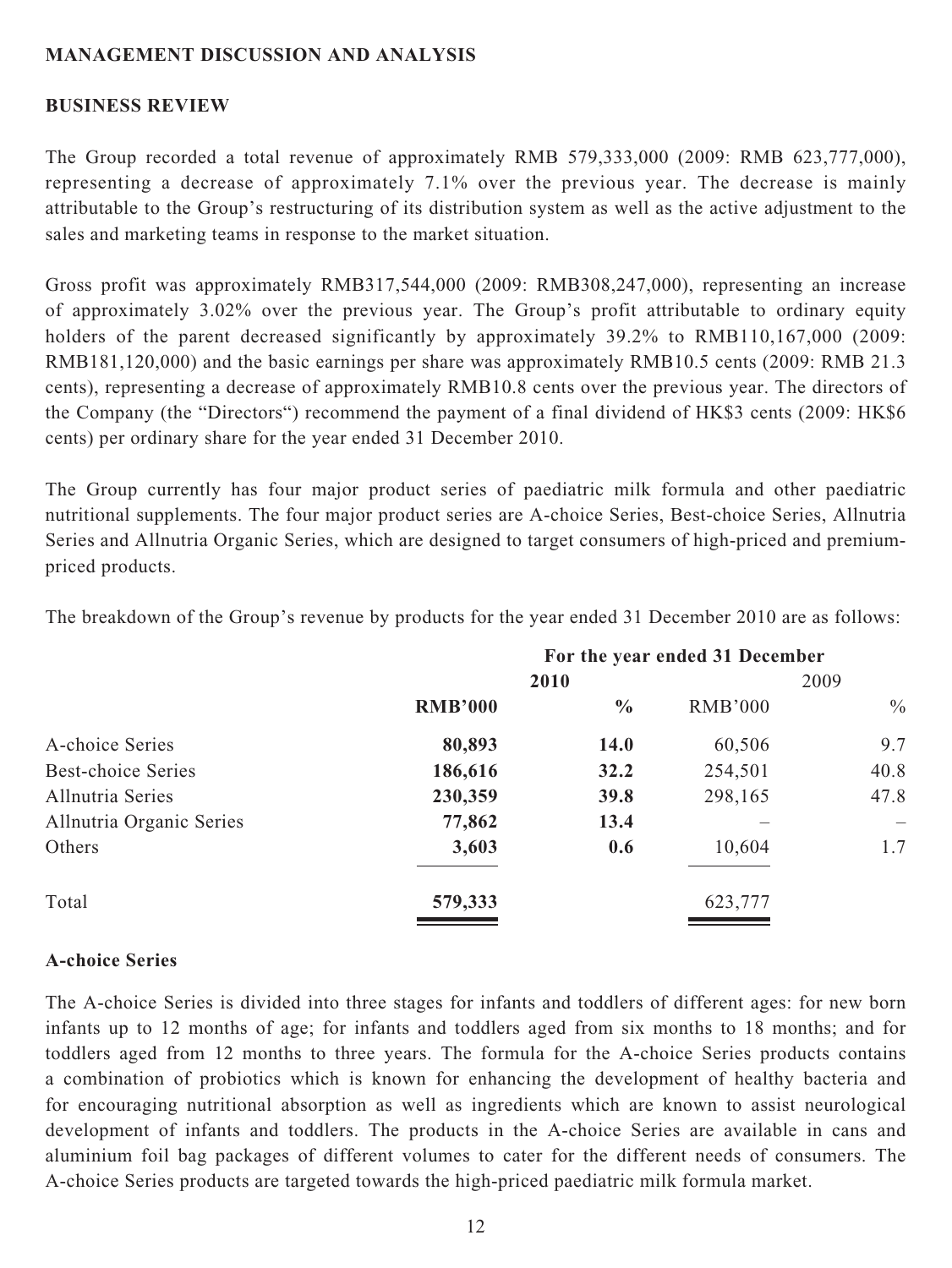The sales of A-choice Series during the year have increased by approximately 33.7% over the previous year and constituted approximately 14.0% (2009: 9.7%) of the Group's total revenue.

### **Best-choice Series**

The Best-choice Series is divided into three stages for infants and toddlers of different ages: for new born infants up to 12 months of age; for infants and toddlers aged from six months to 18 months; and for toddlers aged from 12 months to three years. The Best-choice Series formula includes ingredients which are known to strengthen the infant and toddler's immune system and assists in the infant and toddler's brain development. The products in the Best-choice Series are available in cans and aluminium foil bag packages of different volumes to cater for the different needs of consumers. The Best-choice Series products are targeted towards the high-priced paediatric milk formula market. The Best-choice Series had, in the past, been the Group's top selling series. The sales of which during the year has decreased by approximately 26.7% as compared to the previous year and contributed approximately 32.2% of the Group's total revenue (2009: approximately 40.8%).

### **Allnutria Series**

The Allnutria Series, which was jointly developed by the Group and Tatura Milk Industries Limited ("Tatura"), is divided into four stages for infants and toddlers of different ages: for new born infants up to 100 days of age; for infants aged from 100 days to 180 days; for infants aged from 180 days to 360 days; and for toddlers aged from 360 days and upwards. The formula of the Allnutria Series is most similar to natural mother's breast milk which is known to strengthen the infant and toddler's immune system as well as to enhance the infant and toddler's intestinal system. It has been well accepted by the market and was the top selling product series of the Group for the year ended 31 December 2010. Sales of this series during the year decreased by approximately 22.7% over the previous year and contributed approximately 39.8% of the Group's total revenue (2009: approximately 47.8%).

#### **Allnutria Organic Series**

The Group launched the Allnutria Organic Series products in early 2010 which have been well accepted by the market. The Allnutria Organic Series, which was jointly developed by the Group and Tatura, is certified by both the National Association for Sustainable Agriculture, Australia ("NASAA") and China Organic Food Certification Center ("COFCC"). The Allnutria Organic Series is divided into three stages for infants and toddlers of different ages: for new born infants up to six months of age; for infants and toddlers aged from six months to 12 months; and for toddlers aged from 12 months to three years. Since the Allnutria Organic Series meets the requirements of parents who are particularly concerned about health and use environmentally friendly products, it has been well accepted by the market and has become one of the major product series of the Group during the year. The sales of Allnutria Organic Series during the year ended 31 December 2010 has contributed approximately 13.4% of the Group's total revenue.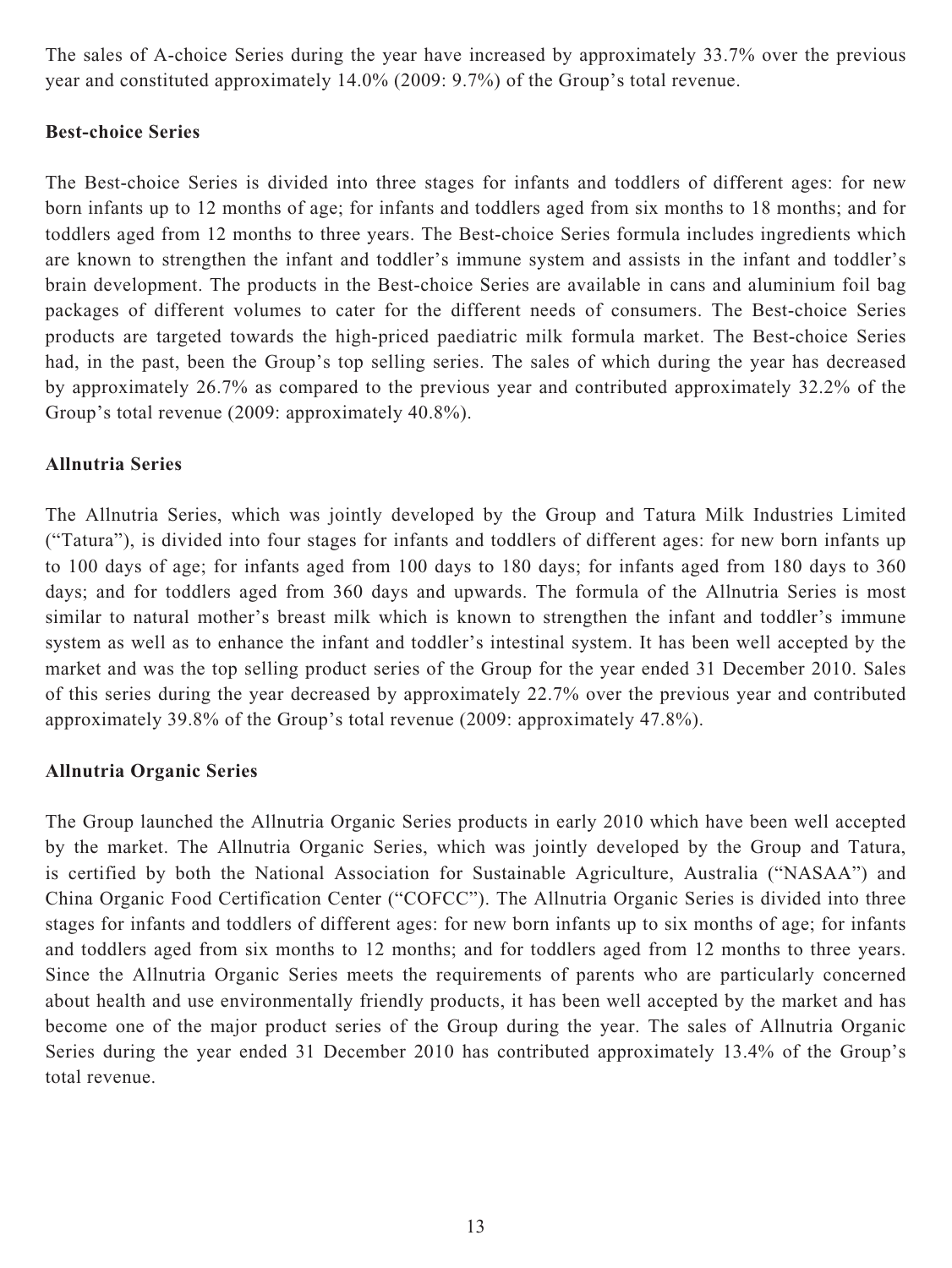### **Other Products**

Other products comprise products of supplemental meals for infants and milk powder of specialty formulae. The Group produces rice cereals with different added ingredients as supplemental meals for infants and milk powder of different specialty formulae which are designed to target consumers with special needs including premature and low birth-weight infants and expectant or nursing mothers.

As these products are not the Group's main products such as the Allnutria Series, sales revenue has been comparatively lower than those of the major series and decreased by approximately 66% for the year ended 31 December 2010 and contributed approximately 0.6% of the Group's total revenue (2009: approximately 1.7%).

### **Branding and Marketing**

After the Group's listing in 2009, the Group changed its marketing and advertising strategy in 2010 and more resources were devoted to television advertising for brand building and maintenance. This resulted in increasing brand awareness and brand recognition for the Group's brand but also significantly increased the Group's advertising expenses as compared to the previous year.

The Group's trademark "Ausnutria" has been accredited as "China Wellknown Trademark" in early 2010 by the Trademark Office of the State Administration for Industry and Commerce of the PRC in relation to trademark awareness. Moreover, the Group has cooperated with JinYing Carton of Hunan TV on large scale activities such as the "Allnutria Baby Show" which was carried out in more than 100 cities in the PRC.

#### **Marketing and Distribution**

The Group sells all of its products to consumers through distributors. During 2010, the Group continues expanding its distributor network and increasing penetration into second and third tier markets. For better management of the distributors and further enhancement of the Group's competitiveness, the Group restructured its distribution system in 2010.

In 2009, the Group's distributors are responsible for all regional marketing and promotion activities, including advertising in retail outlets and arranging paediatric nutrition education seminars. In view of the effectiveness of the marketing and promotion efforts conducted by the Group's distributors and to further strengthen the Group's competitiveness, the Group has restructured its whole distribution system. Under the new distribution system, the Group will directly involve in regional marketing and promotion activities and the discounts offered to distributors were adjusted accordingly.

The Group has expanded its sales and marketing teams and set up regional sales offices to manage the marketing and promotion activities and coordination of distributors. Up to 31 December 2010, the Group has a total of 17 sales offices and the sales and marketing personnel has increased to 314 (2009: 120).

The change in the discount rates to distributors during the year has also resulted in termination of several distributors in major cities, including Shanghai, Beijing, Guangzhou and Chengdu, the PRC. Though the Group has appointed new distributors in these areas, the supply and sales were temporary disrupted and resulted in the decreases in revenue in these areas.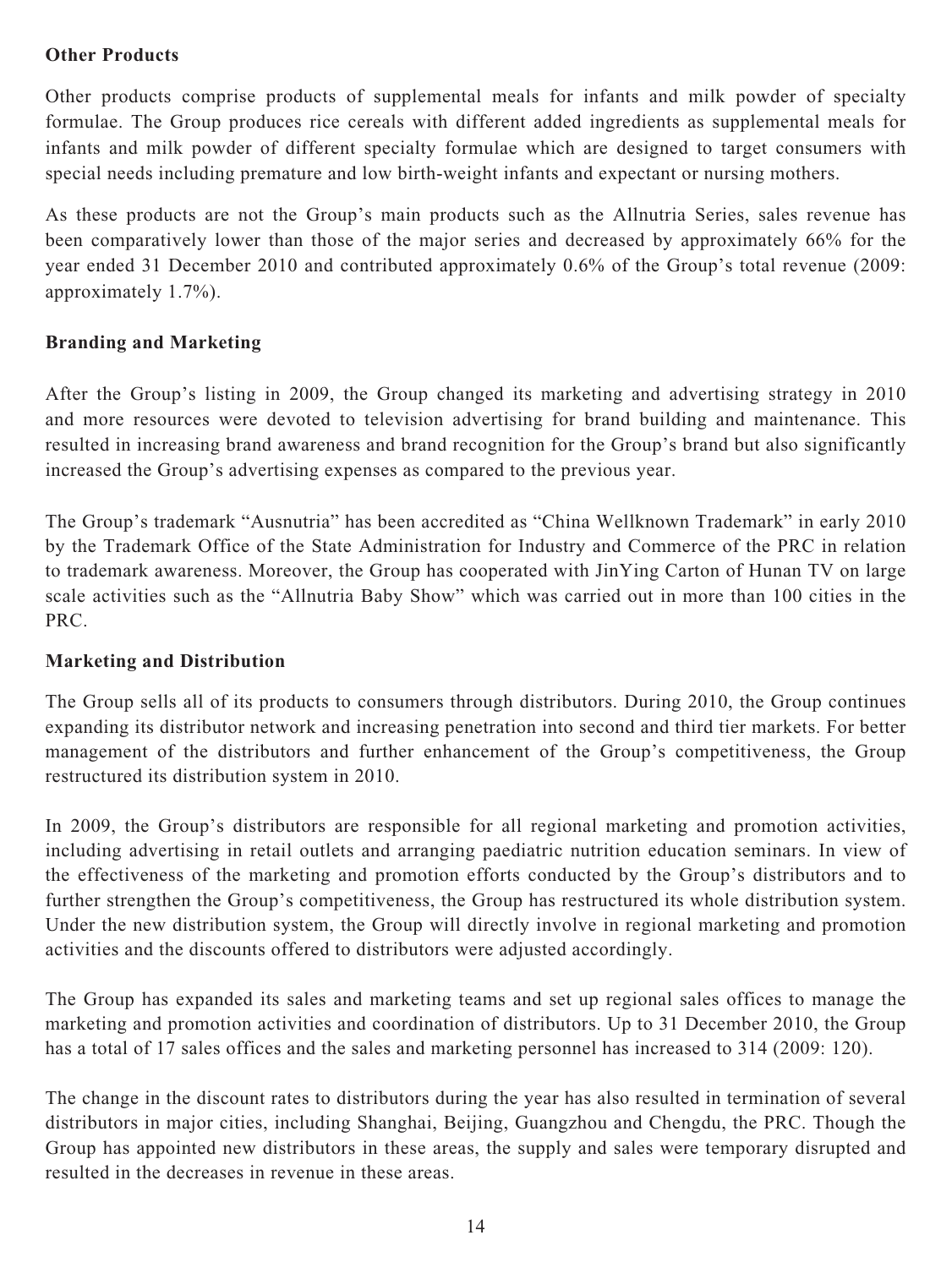The Group believes that through the restructuring and change carried out in 2010, the Group is better positioned to compete in the market and to face the market opportunities and challenges ahead. The Group now has built its own regional marketing function and the distributor network was expanded. As at 31 December 2010, the number of distributors has reached a total of 423 distributors (2009: 79).

### **Production and Quality Control**

In 2010, the Group continued its effort in improving its production process to improve the production efficiency. The Group has made various progress on the improvement of the relevant production processes and work flow, from purchasing, production, packaging to warehousing, to promote energy saving and consumption reduction. These resulted in reduced production costs and enhanced product quality.

In November 2010, the PRC government issued a notice and required all enterprise engaged in the production of formula milk powder in China to re-apply for production licence. All related enterprises must obtain the new production licence by the end of March 2011. The new rule implemented more stringent requirement on the production process and quality control of formula milk powder production. The Group has already obtained the new production licence.

### **Research and Development**

Technology research and development has always been the key element of the Group's sustainability. In 2010, the Group continued to strengthen its research and development capability in order to enhance protection of core technology, upgrade existing products and develop new products.

In 2010, the Group reinforced its research and development efforts on core technology knowhow of baby dairy products and has filed application for national patents for eight core research results. The Group finished the upgrading of the formulae for its A-Choice and Best Choice Series and launched the new formula to the market in September 2010. The Group also cooperated with reputable universities and research institutes to further enhance its research capability.

In addition, the Group worked closely with its suppliers in France and Australia for the development of new products. A new formula product for pregnant woman was launched in October 2010. The development of other high-priced paediatirc formula milk powder, organic paediatric formula milk powder and premature paediatric formula milk powder are in progress and will be launched in the market in 2011.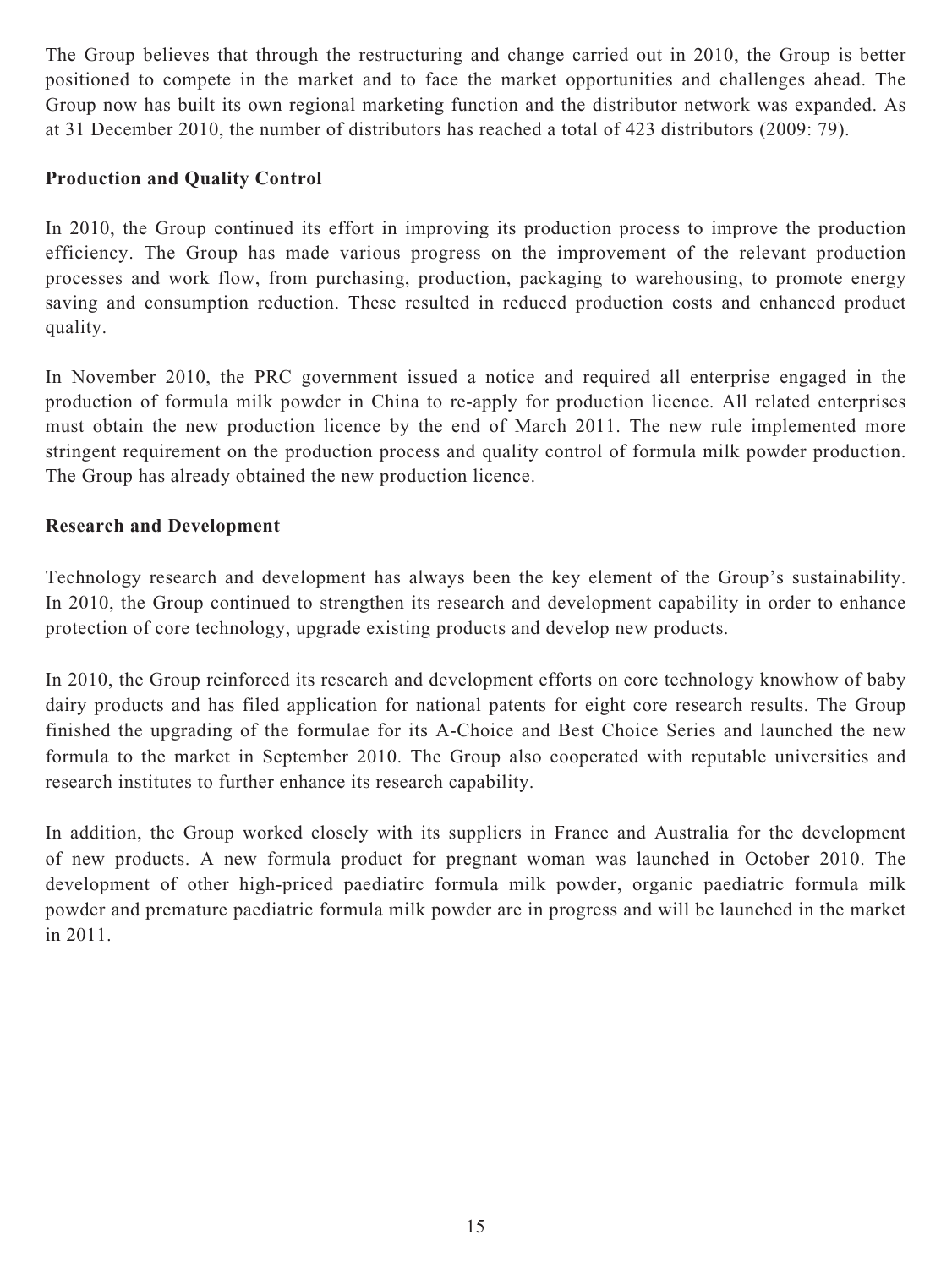#### **BUSINESS OUTLOOK**

The Group's goal is to strengthen its position as a leading paediatric milk formula company in the PRC market and expand its market share in the PRC. The Group plans to accomplish its goal by leveraging on its principal strengths and by implementing the following strategies:

### **Upstream Diversification**

The Group will reinforce and strengthen its relationships with existing milk powder suppliers as well as securing new supplies by sourcing milk powder from new suppliers to support its diversification. The Group believes that a greater variety of suppliers and milk powder sourcing will enable it to diversify its risk profile and strengthen its ability to secure stable supplies of milk powder to meet market demand.

The Group continues to carry out the five-year supply agreement with Tatura to secure the long term supply of milk powder for producing its products. The Group has also entered into an agreement with France Nutribio SAS ("NUTRIBIO") to launch a new series of formula products produced by NUTRIBIO in order to enable the Group to meet additional supply requirement.

Furthermore, the Group intends to explore investment opportunities in order to secure its milk powder supplies by way of upward integration with potential milk powder suppliers. As at the date of this announcement, the Group had not entered into any legally binding agreement or arrangement with respect to the upward integration opportunities mentioned above. However, the Group has identified an investment opportunity and is currently in discussion with an overseas organisation about its potential investment in its milk powder production operations and will publicly announce as and when appropriate.

#### **Marketing and Advertising**

The Group believes that its brand recognition and reputation are instrumental to its success and growth and will continue its effort in branding. The Group will continue to devote in brand building and maintenance through television and other media advertisements, sales and promotion activities and seminars to parents with information on paediatric nutrition and its products.

In 2011, the Group will adjust its advertising strategies and more emphasis will be placed on regional promotion and marketing activities. The Group will launch a new series of television advertising on Hunan Phoenix TV, instead of the CCTV network, the Group believes this will be more cost effective and the brand image can be better penetrated to its target customer group.

With the set up of regional sales offices and expansion of the sales and marketing teams, regional promotion and marketing activities can be organised and executed more effectively. Moreover, the regional sales offices in the major markets can further improve the Group's communication with end customers and enable the Group to better understand their needs and further improve its service to them. The Group's proximity with the markets will also increase the effectiveness of its marketing strategies and the response to market changes.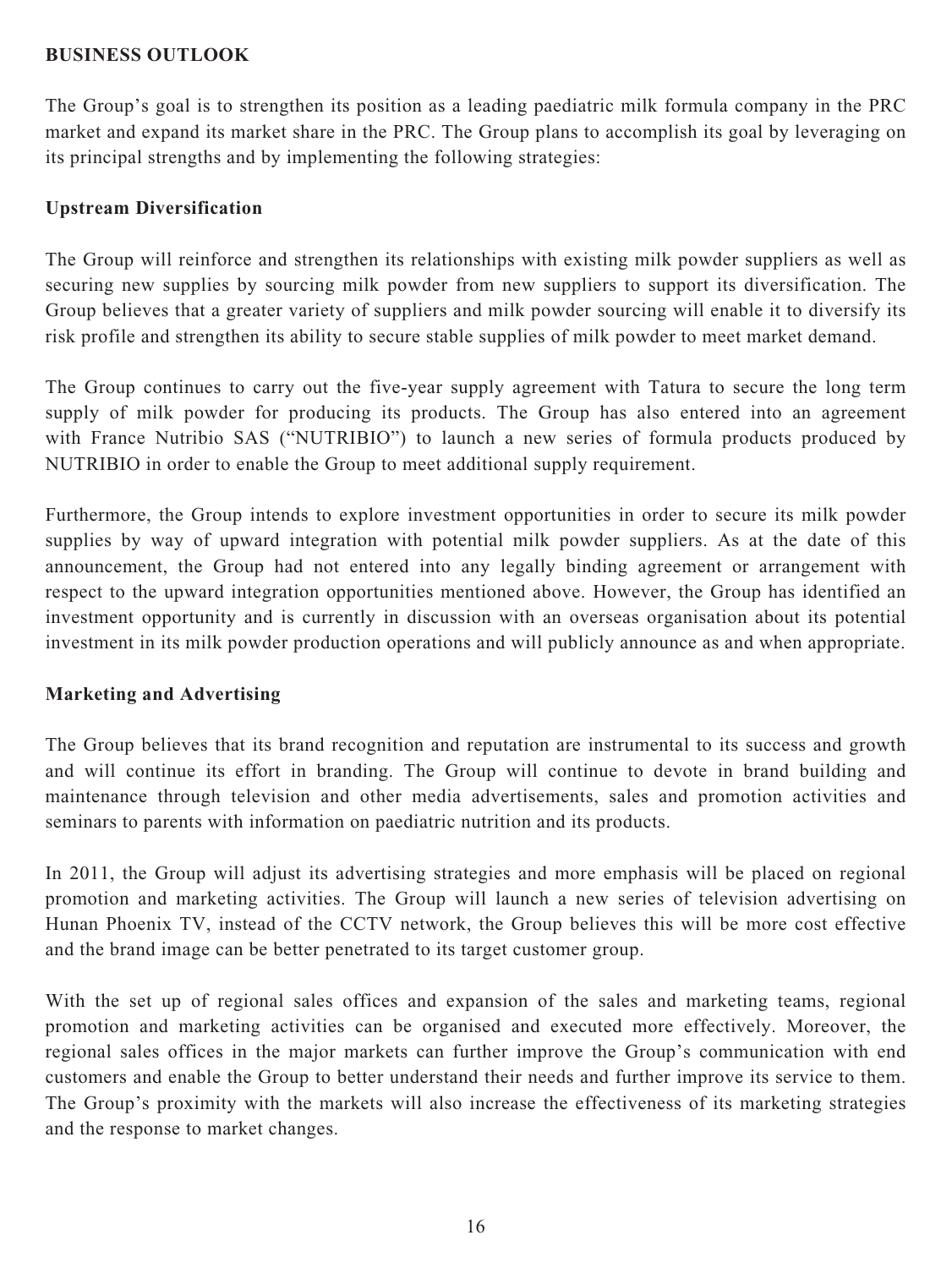#### **Expansion of distribution network**

The Group has established an extensive nationwide sales and distribution network covering 23 provinces, four autonomous regions, four municipalities in the PRC and the Hong Kong Special Administrative Region. The Group has also appointed an agent to distribute its products through online shopping and infomercials. In 2011, the Group will continue to focus on reinforcing and expanding its distribution network in the PRC. The Group will enlarge its market position by appointing more distributors and increasing the number of retail outlets such as supermarkets and department stores in which its products are available for sale. The Group believes this will enable it to further penetrate the paediatric milk formula market in the PRC.

### **FINANCIAL REVIEW**

The Group recorded a total revenue for the year ended 31 December 2010 amounted to approximately RMB579,333,000 (2009: RMB623,777,000), a decrease of approximately 7.1% as compared to the previous year. The audited profit attributable to ordinary equity owners of the parent was approximately RMB110,167,000 (2009: RMB182,120,000) and the basic earnings per share was RMB10.5 cents (2009: RMB21.3 cents), representing a decrease of RMB10.8 cents over the previous year. The Directors recommend the payment of a final dividend of HK\$3 cents (2009: HK\$6 cents) per ordinary share for the year ended 31 December 2010.

During the year under review, the Group's overall gross profit margin increased from approximately 49.4% in 2009 to approximately 54.8%, mainly due to the decrease in discount rate to distributors and change in product mix.

During the year ended 31 December 2010, other income and gains increased to approximately RMB21,520,000 (2009: RMB6,898,000) mainly due to increased interest income earned from the unutilised portion of the proceeds from the initial public offering, government grants received and investment income earned from held-to-maturity investments. Selling and distribution costs amounted to approximately RMB174,449,000 in 2010 representing an increase of approximately 89.73% from RMB91,947,000 for 2009. The significant increase was attributable to the increase in advertising and marketing activities and the increase in expenses in relation to the establishment of sales offices and expansion of sales and marketing staff during the year. Administrative expenses amounted to approximately RMB21,584,000 in 2010 representing an increase of approximately 104.3% from approximately RMB10,565,000 for 2009. The increase was mainly attributable to the increase in management staff to cope with business development and an increase in administrative expenses following the Group's successful listing in October 2009. Financial costs decreased to approximately RMB1,369,000 (2009: RMB4,184,000) as a result of the repayment of bank loan in early 2010.

### **MATERIAL INVESTMENTS AND ACQUISITIONS AND DISPOSALS OF SUBSIDIARIES**

During the year, there were no material investments and acquisitions and disposals of subsidiaries.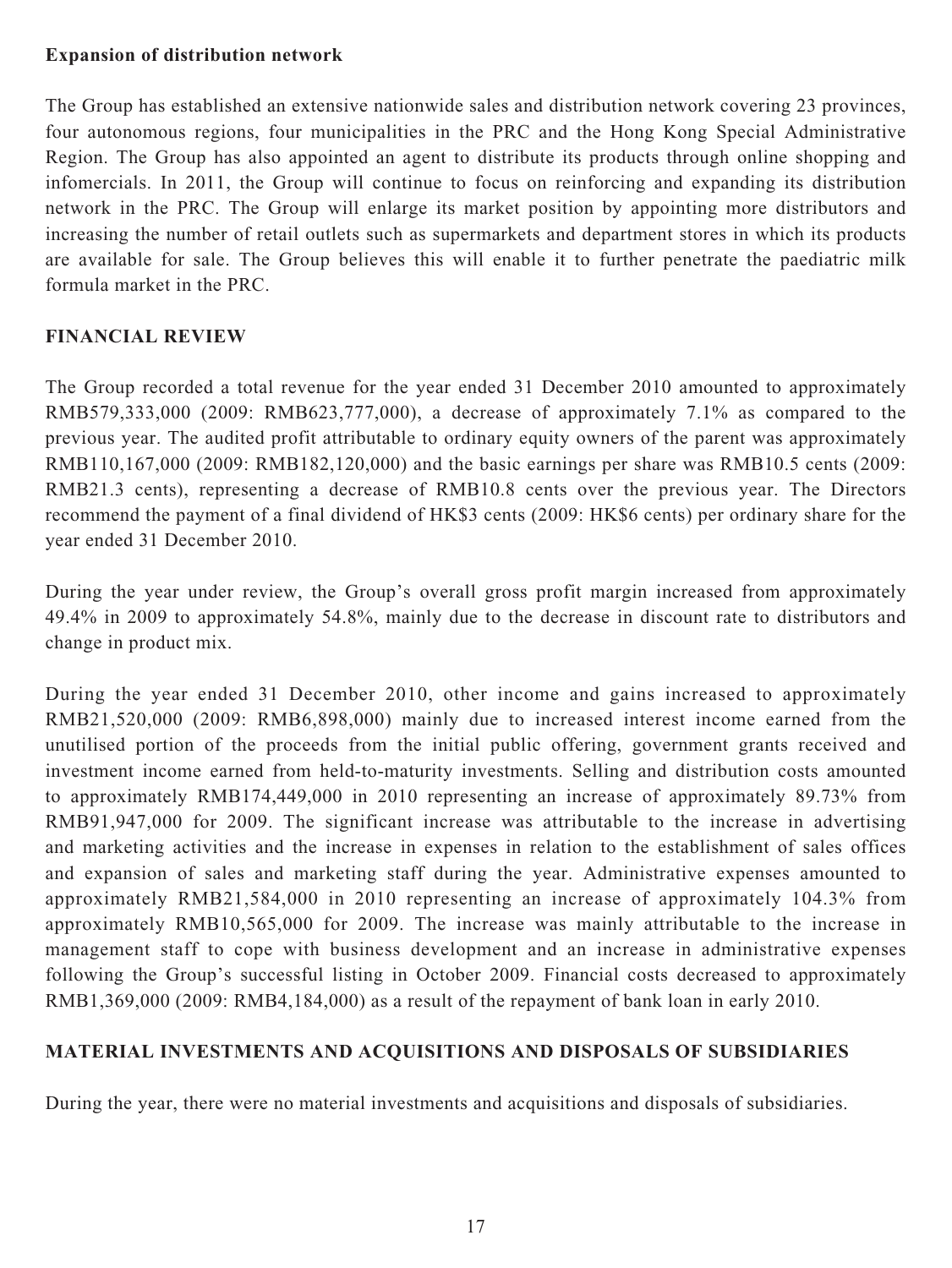### **FUTURE PLANS FOR MATERIAL INVESTMENTS**

The Group intends to explore investment opportunities in order to secure its milk powder supplies by way of upward integration with potential milk powder suppliers in the PRC, Australia or elsewhere. As at the date of this announcement, the Group had not entered into any legally binding agreement or arrangement with respect to the upward integration opportunities mentioned above. However, the Group has identified an investment opportunity and is currently in discussion with an overseas organisation about its potential investment in its milk powder production operations and will publicly announce as and when appropriate.

### **FINANCIAL RESOURCES, LIQUIDITY AND PLEDGE OF ASSETS**

As at 31 December 2010, the net assets of the Group amounted to approximately RMB1,135,672,000 (2009: RMB1,080,573,000) and the current assets amounted to approximately RMB1,132,617,000 (2009: RMB1,597,529,000), of which approximately RMB638,984,000 (2009: RMB1,465,887,000) were cash and bank deposits.

The Group usually applies its cash flows generated internally to meet its operation needs. Following the fund raising of initial public offering, the Group has plenty financial resources and liquidity that are sufficient to meet its daily business operations and future development.

As at 31 December 2010, the Group has not pledged any assets to any third parties (31 December 2009: RMB18,418,000).

#### **CAPITAL STRUCTURE**

The movements in the Company's capital structure are set out in note 13 to the financial statements in this announcement. The Company's capital structure only comprises ordinary shares.

### **GEARING RATIO**

As at 31 December 2010, the Group's current liabilities amounted to approximately RMB68,953,000 (2009: RMB546,529,000). The Group's ratio of current liabilities over current assets was approximately 6.1% (2009: 34.2%) and the gearing ratio was approximately 6.1% (2009: 50.6%) on the basis of total liabilities over net assets. As at 31 December 2010, the Group had no bank loan (2009: RMB350,000,000).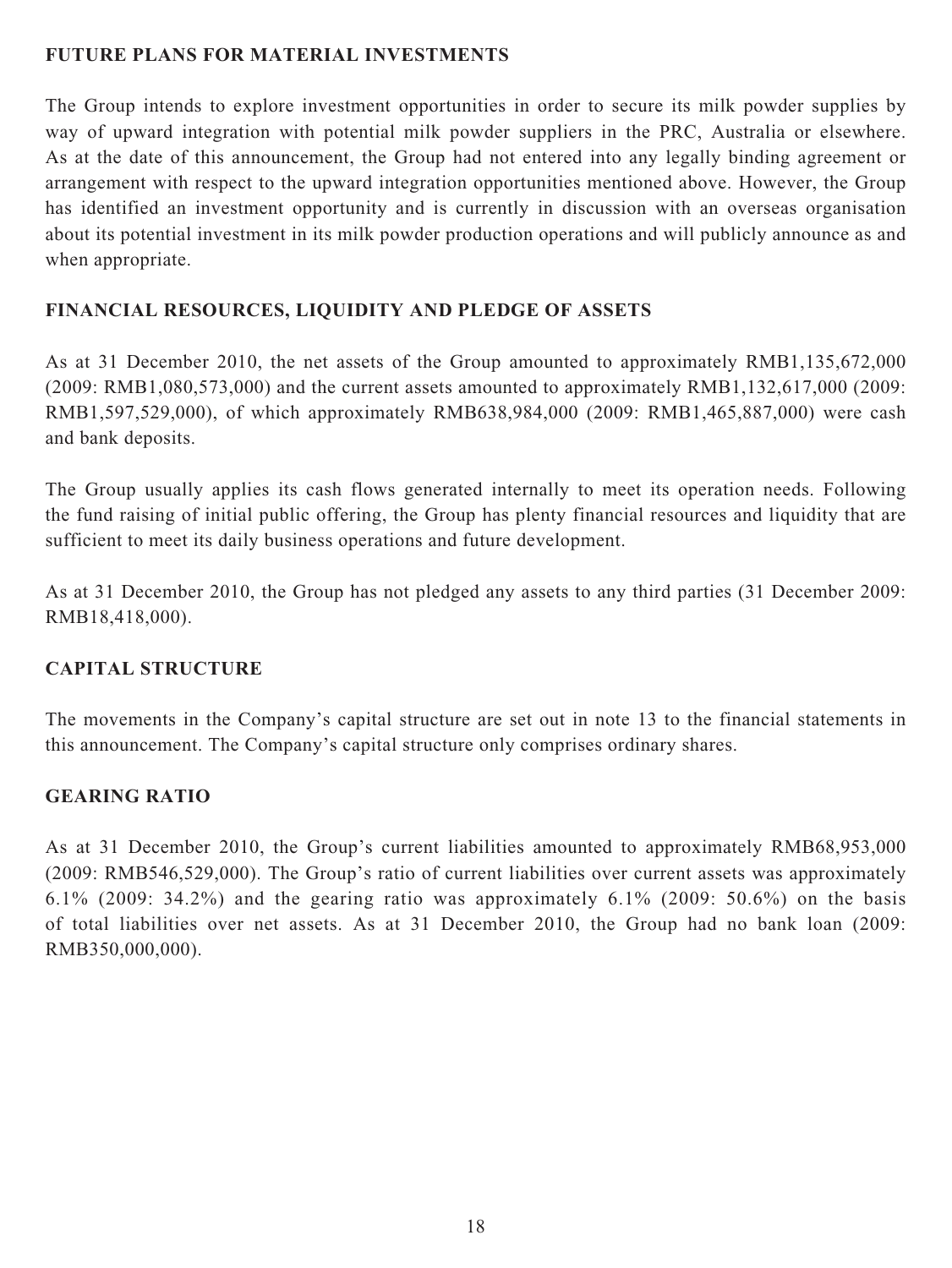### **INTEREST AND FOREIGN EXCHANGE RISK**

During the reporting period, the Group did not have debt obligations with floating interest rates (2009: nil). Accordingly, the Group had no significant interest rate risk.

Substantially all of the Group's businesses are denominated in RMB, which is the Group's functional currency. As at 31 December 2010, except for certain cash and bank balances which are denominated in Hong Kong dollar, the Group's assets and liabilities are all accounted for in RMB and the fluctuations in foreign exchange have no material effect on the Group's equity.

### **CREDIT RISK**

The Group trades only with recognised and creditworthy third parties. The Group seeks to maintain strict control over its outstanding receivables and closely monitors the collection to minimise credit risk. As the Group's exposure spreads over a diversified portfolio of customers, there is no significant concentration of credit risk.

The carrying amounts of cash and cash equivalents, trade receivables, other receivables and other financial assets, represent the Group's maximum exposure to credit risk in relation to the Group's other financial assets.

### **CAPITAL COMMITMENTS**

As at 31 December 2010, the Group had no capital commitments (2009: nil).

### **CONTINGENT LIABILITIES**

As at 31 December 2010, the Group had no contingent liabilities (2009: nil).

### **USE OF PROCEEDS**

The shares of the Company were listed on the main board of The Stock Exchange of Hong Kong Limited (the "Stock Exchange") on 8 October 2009 with net proceeds from the global offering of the Company's shares of approximately HK\$823.1 million (after deducting underwriting commissions and related expenses).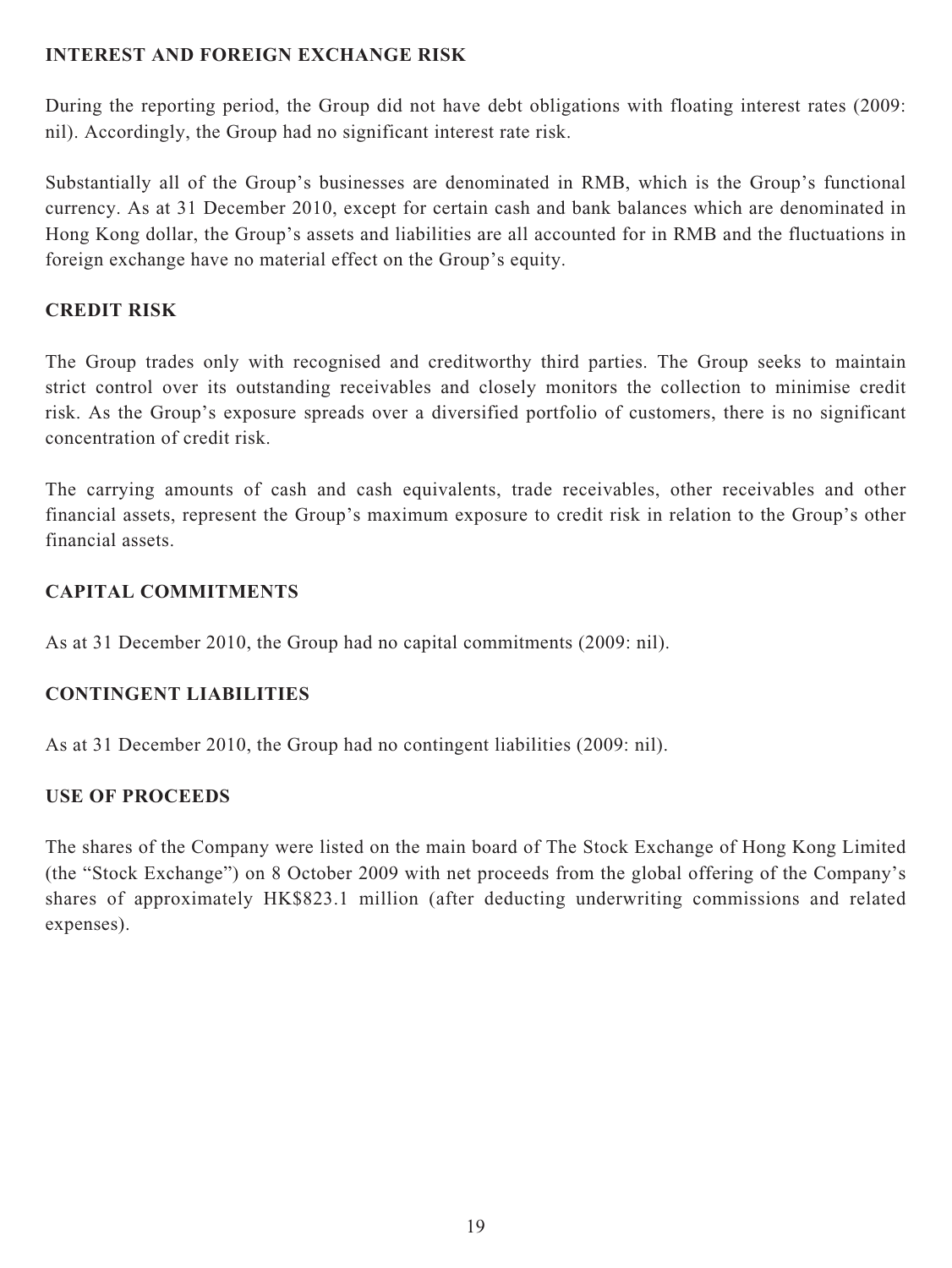The use of the net proceeds from the global offering up to 31 December 2010 was as follows:

|                                                               | <b>HK\$'000</b> |
|---------------------------------------------------------------|-----------------|
| Invest in upstream operations                                 |                 |
| Expand the Group's distribution network and brand building    | 153,368         |
| Enhance the Group's research and development efforts          | 8,178           |
| Introduce new series of organic paediatric nutrition products | 47,966          |
| Establish new production lines and warehouse                  | 16,479          |
| General working capital                                       | 53,174          |
|                                                               | 279,165         |

The remaining balance was deposited in reputable financial institutions.

The Directors intend to apply the remaining net proceeds in the manner as set out in the announcement of the Company dated 8 September 2010.

### **EMPLOYEES**

As at 31 December 2010, the Group employed approximately 512 (2009: 307) employees. The increase in the number of employees was due to the expansion of the Group's business to cope with business promotion and market exploration. The salary levels of employees are determined by their performance, qualifications, experience and contribution to the Group with reference to general market trend.

The total employees expenses of the Group including Directors' remuneration charged to the consolidated statement of comprehensive income for the year ended 31 December 2010 amounted to approximately RMB31,133,000 (2009: RMB14,229,000). The increase in total employees expenses was due to the increase in employees and salary increments adjusted in accordance with labour market trend.

### **DIVIDEND**

The Directors recommend the payment of a final dividend of HK\$3 cents per ordinary share (2009: HK\$6 cents) in respect of the year. The proposed final dividend is subject to the approval of the Company's shareholders at the forthcoming annual general meeting and payable on or before 31 July 2011 to shareholders whose names appear on the register of members of the Company at the close of business on 10 May 2011.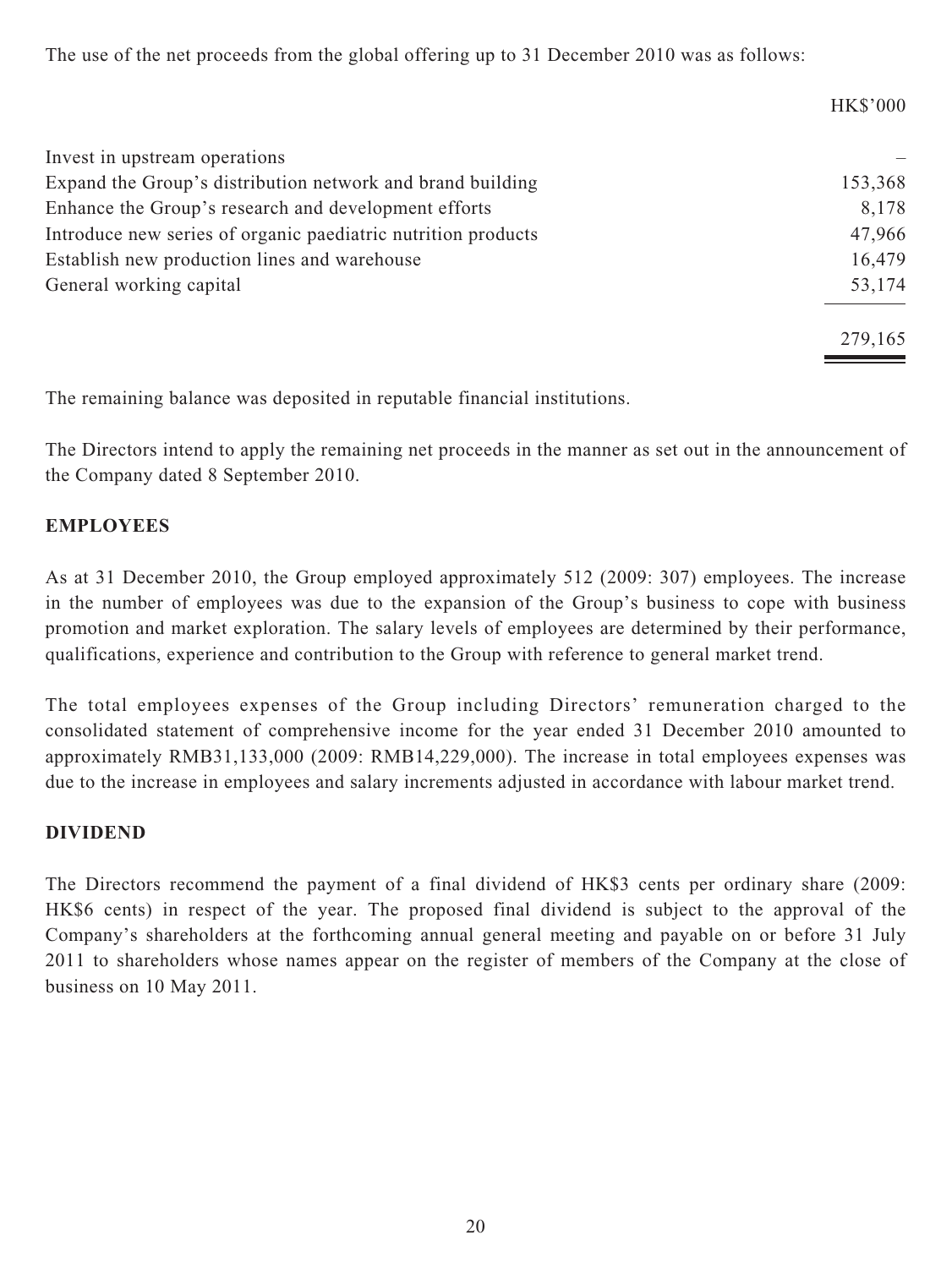### **CLOSURE OF REGISTER OF MEMBERS**

The register of members of the Company will be closed from 11 May 2011 to 16 May 2011 (both dates inclusive) during which period no transfer of shares will be registered. To be qualified to attend the annual general meeting of the Company and/or the final dividend, all transfers accompanied by the relevant share certificates must be lodged with the Company's Share Registrar in Hong Kong, Computershare Hong Kong Investor Services Limited at 17M Floor, Hopewell Centre, 183 Queen's Road East, Wanchai, Hong Kong no later than 4:30 p.m. on 10 May 2011.

### **PURCHASE, REDEMPTION OR SALE OF LISTED SECURITIES OF THE COMPANY**

During the year ended 31 December 2010, neither the Company, nor any of its subsidiaries purchased, redeemed or sold any of the Company's listed securities.

### **CODE ON CORPORATE GOVERNANCE PRACTICES**

In the opinion of the Directors, the Company has complied with the code provisions set out in the Code on Corporate Governance Practices contained in Appendix 14 to the Rules Governing the Listing of Securities on the Stock Exchange (the "Listing Rules") throughout the year of 2010.

### **DIRECTORS' SECURITIES TRANSACTIONS**

The Company has adopted the Model Code for Securities Transactions by Directors of Listed Issuers (the "Model Code") set out in Appendix 10 to the Listing Rules as its own code of conduct regarding Directors' securities transactions. Having made specific enquiry of all Directors, the Directors have confirmed that they have complied with the Model Code throughout the reporting period.

### **AUDIT COMMITTEE**

The Company has an audit committee which was established with written terms of reference in compliance with Rules 3.21 to 3.23 of the Listing Rules. The primary duties of the audit committee are to provide our Board with an independent review of the effectiveness of the financial reporting process, internal control and risk management of the Group, to oversee the audit process and to perform other duties and responsibilities stated in the written terms of reference. The audit committee comprises three independent non-executive Directors, Mr. Chan Yuk Tong (Chairman), Mr. Qiu Weifa and Mr. Jason Wan. The Company's and the Group's financial statements for the year ended 31 December 2010 have been reviewed by the audit committee.